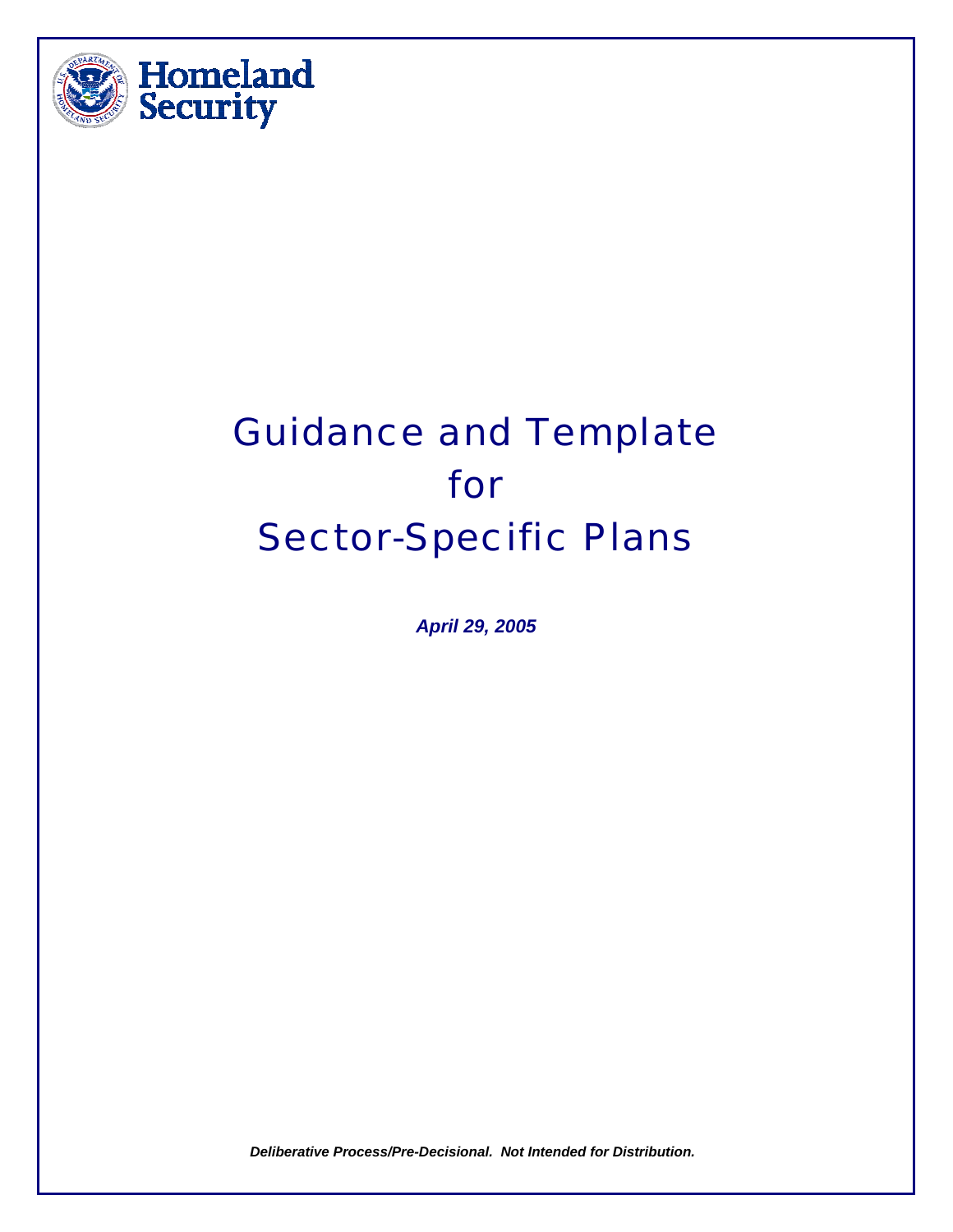**This page intentionally blank**

*Deliberative Process/Pre-Decisional. Not Intended for Distribution.*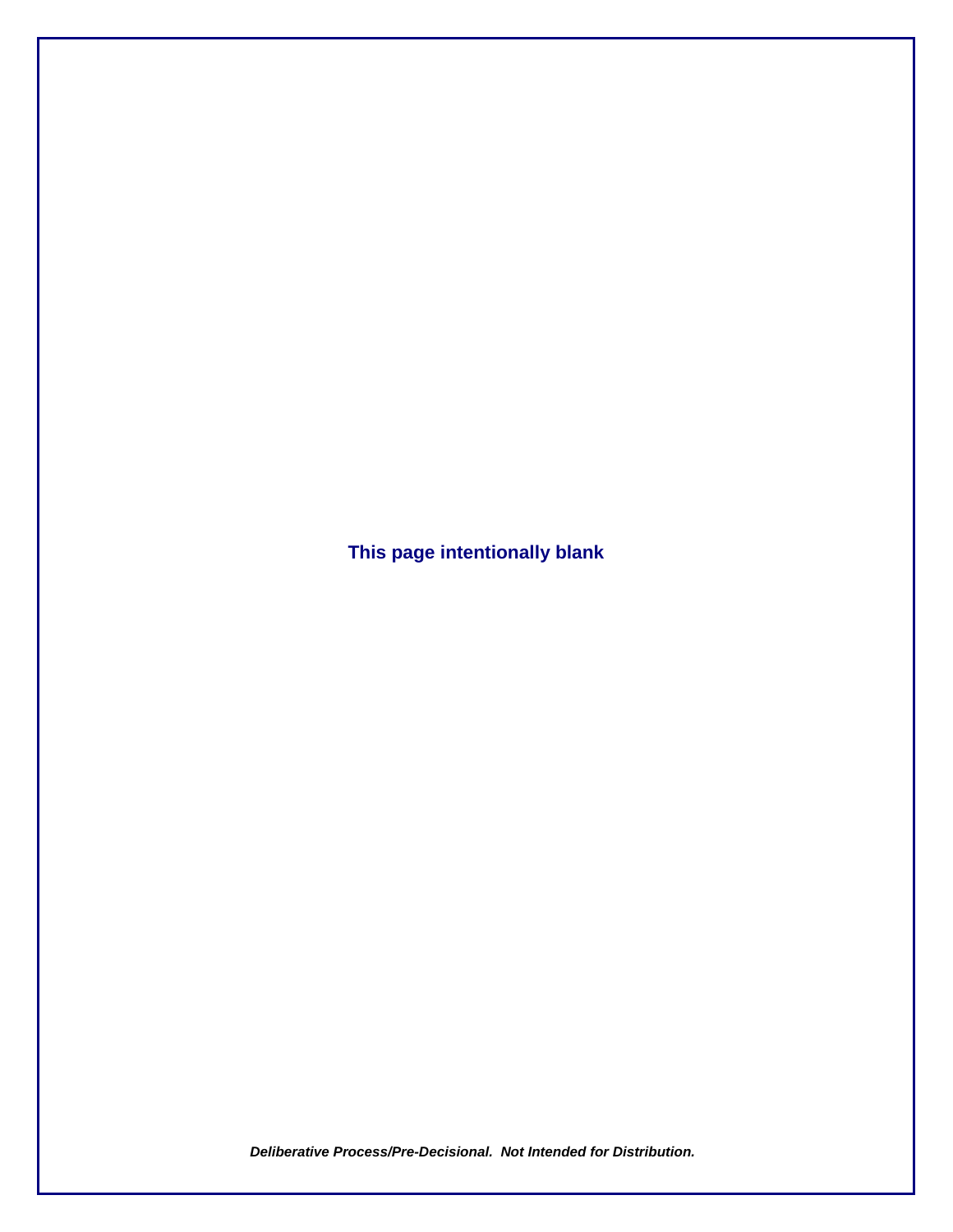# Table of Contents

| Chapter 8: Planning Critical Infrastructure Protection (CIP) Research and |  |
|---------------------------------------------------------------------------|--|
|                                                                           |  |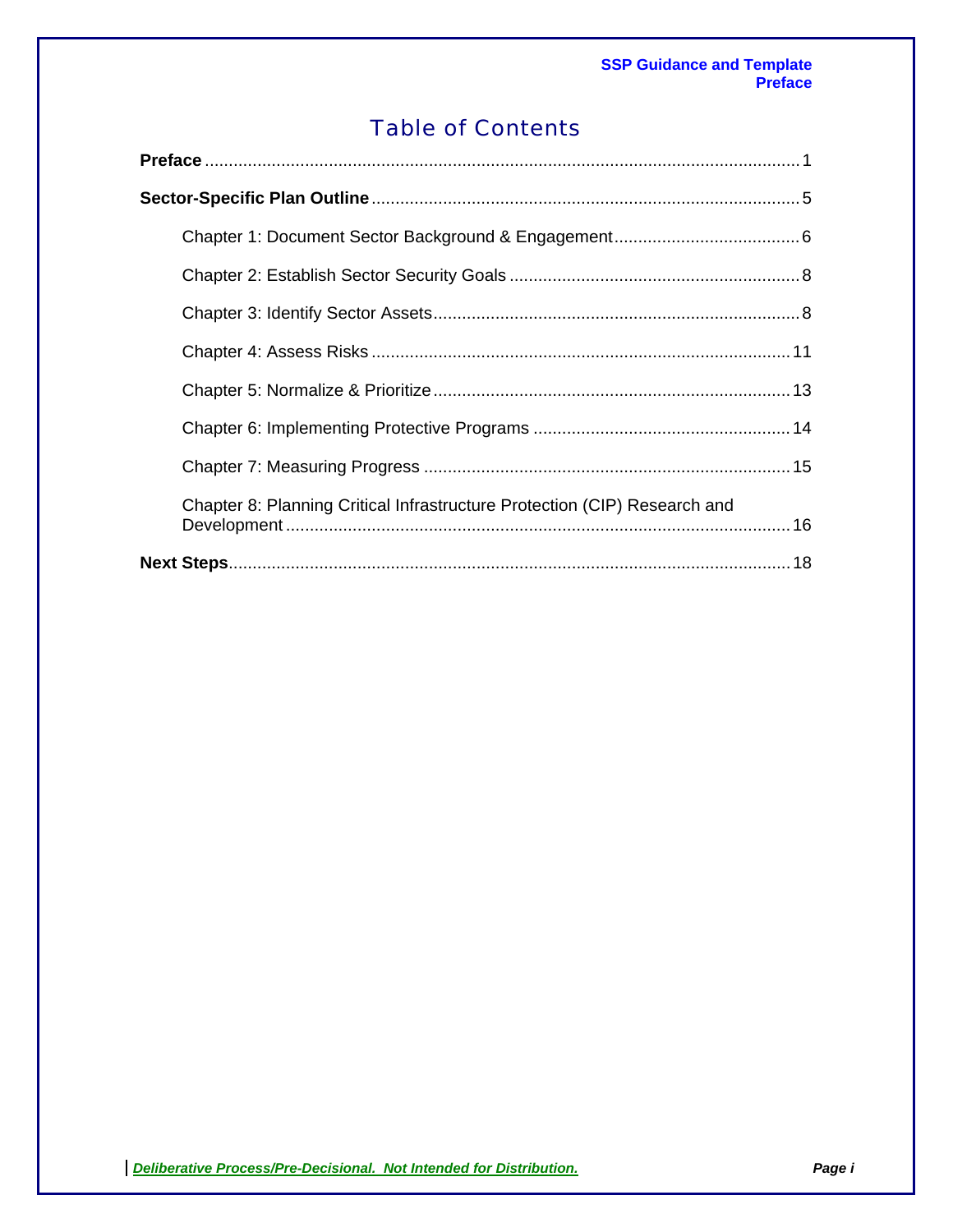#### **SSP Guidance and Template Preface**

**This page intentionally blank**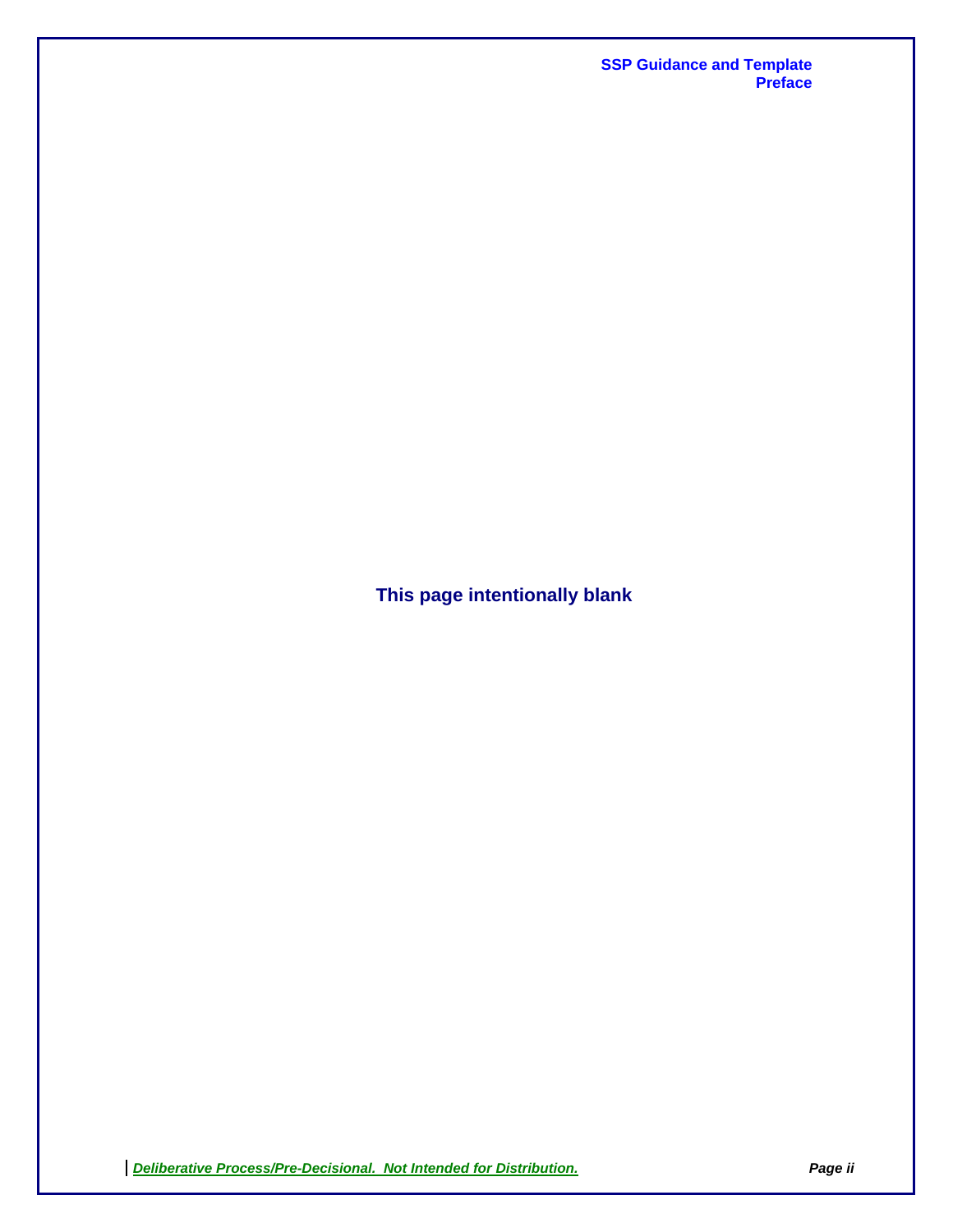# **Preface**

A fundamental objective of the National Critical Infrastructure Protection (CIP) Program is to identify and protect infrastructures deemed most "critical" in terms of their potential affects on national-level public health and safety, governance, economic and national security, and public confidence. The Department of Homeland Security (DHS) recognizes that such protection requires the cooperation and essential collaboration of federal departments and agencies, state, local, and tribal governments, and the private sector.

DHS issued initial *Guidance for Developing Sector-specific Plans (SSPs) as Input to the National Infrastructure Protection Plan (NIPP)* to Sector-Specific Agencies (SSAs) in April 2004 that was the basis for the draft SSPs that were delivered to DHS in September 2004. The content of these SSPs was evaluated against the *Guidance* and letters were issued to each SSA that detailed areas for improvement in the SSPs. The SSAs subsequently responded with their planned approach for addressing areas for improvement.

This template and guidance provides SSAs with additional information on what DHS expects that all SSPs should contain to ensure consistency and effective integration with the National CIP Program. This includes roles and responsibilities, new content, added emphasis on current SSP content, and updates to current content based on an evolution of the NIPP Risk Management Framework.

# Roles and Responsibilities

In carrying out the responsibilities assigned in the Homeland Security Act of 2002 and further specified in HSPD-7, DHS, will:

- $\triangleright$  Coordinate the overall national effort to enhance the protection of the critical infrastructure and key resources of the United States.
- $\triangleright$  Serve as the principal Federal official to lead, integrate, and coordinate implementation of efforts among Federal departments and agencies, State and local governments, and the private sector to protect critical infrastructure and key resources.
	- o *DHS leads the NIPP partnership at the Federal level.*
- $\triangleright$  Identify, prioritize, and coordinate the protection of critical infrastructure and key resources with an emphasis on critical infrastructure and key resources that could be exploited to cause catastrophic health effects or mass casualties comparable to those from the use of a weapon of mass destruction.
	- o *The NIPP Risk Management Framework implements this directive.*
- $\triangleright$  Establish uniform policies, approaches, quidelines, and methodologies for integrating Federal infrastructure protection and risk management activities within and across sectors along with metrics and criteria for related programs and activities.
	- o *DHS will establish, disseminate, and review the application of uniform guidelines for assessing and applying consequence, vulnerability, and threat information in NIPP risk assessment processes at the Sector and National levels.*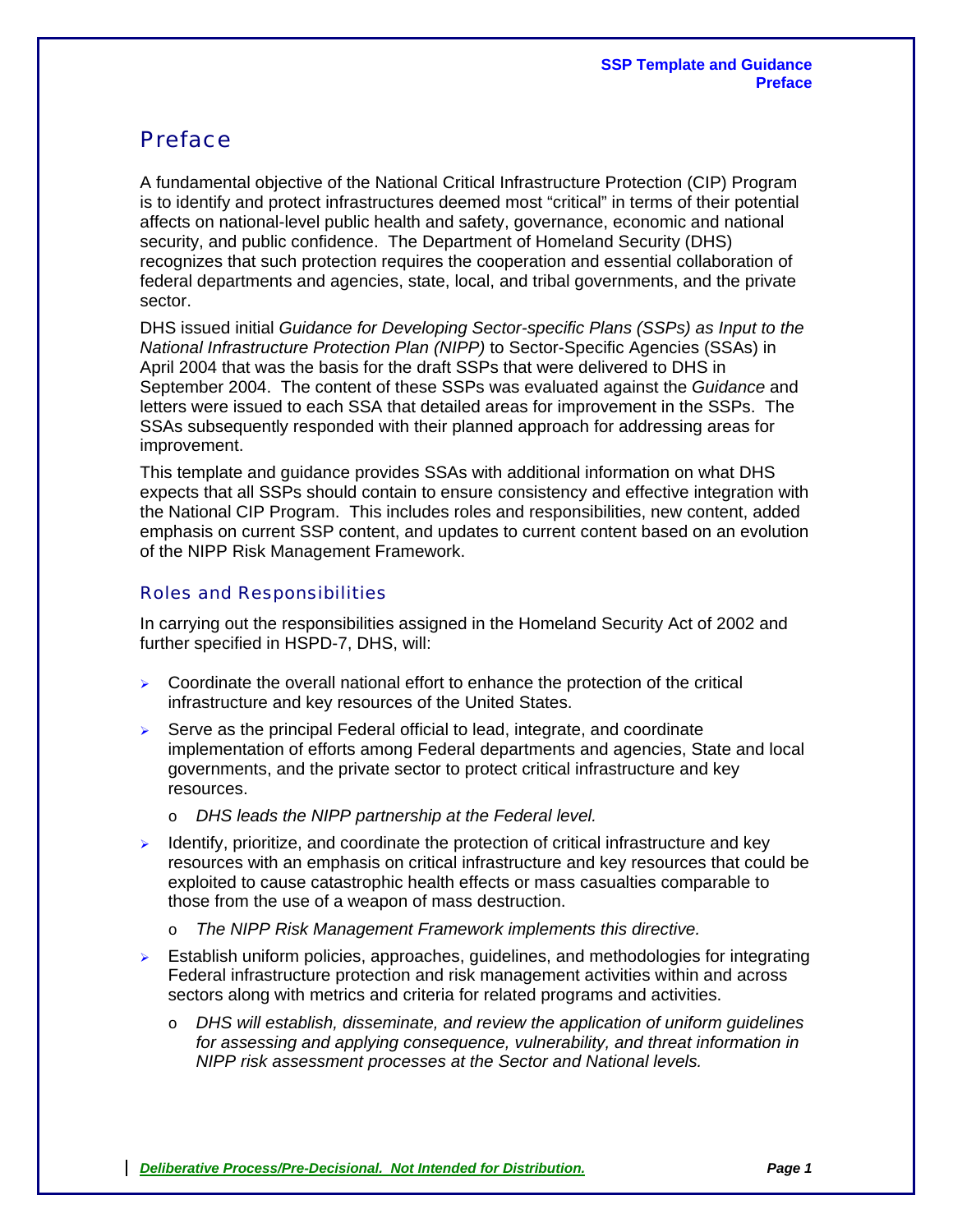In carrying out the responsibilities assigned in HSPD-7, **SSAs** will:

- $\blacktriangleright$  Identify, prioritize, and coordinate the protection of critical infrastructure and key resources in order to prevent, deter, and mitigate the effects of deliberate efforts to destroy, incapacitate, or exploit them. Federal departments and agencies will work with State and local governments and private sector to accomplish this objective.
	- o *This is the basis for SSA involvement across the NIPP Risk Management Framework (Set Security Goals, Identify Assets, (conduct) Risk Assessments, Normalize & Prioritize, Implement Protective Programs, etc.)*
- $\triangleright$  Collaborate with all relevant Federal departments and agencies, State and local governments, and the private sector, including with key persons and entities in their infrastructure sector.
	- SSAs are the lead Federal entity within their sector, leveraging other Federal *interfaces and authorities that apply therein.*
- $\triangleright$  Conduct or facilitate vulnerability assessments of the sector.
	- o *This is laid out in the Risk Assessment chevron of the NIPP Risk Management Framework.*
- $\triangleright$  Encourage risk management strategies to protect against and mitigate the effects of attacks against critical infrastructure and key resources.
	- o *Again, this is the basis for SSA involvement across the NIPP Risk Management Framework (Set Security Goals, Identify Assets, (conduct) Risk Assessments, Normalize & Prioritize, Implement Protective Programs, etc.)*

#### New SSP Content

- ¾ *Sector Security Goals or Desired Security Posture –* Describing what a sector should look like after risks are identified, weighed, and mitigated through successful implementation of the NIPP at all levels of engagement – whether by Federal, state, local, or private sector attention
- ¾ *Sector Risk Assessment Processes –* Describing how the sector will collaborate with DHS on the analytic criteria, tools, and risk analysis practices that support the sector's ability to identify and provide nationally usable information
- ¾ *Sector Overall Risk Reduction Strategy –* Laying out the types of protective measures that are most applicable to the sector across the protective spectrum (i.e., prevention, preparedness, mitigation, response, and recovery) and where they should be focused. This should be based on the sector's application of the revised NIPP risk management framework (the "chevrons") considering the physical, cyber, and human elements of assets
- ¾ *Resource Identification –* Indicating how the SSA will work with DHS, state, tribal, and local governments, and private sector owners and operators to identify available resources for protective measures (e.g., realigning budgets, federal grants, etc.)

#### SSP Content Added Emphasis

¾ *Information Sharing –* Identifying mechanisms available within the sector to communicate the NIPP message as well as mechanisms to enhance outreach to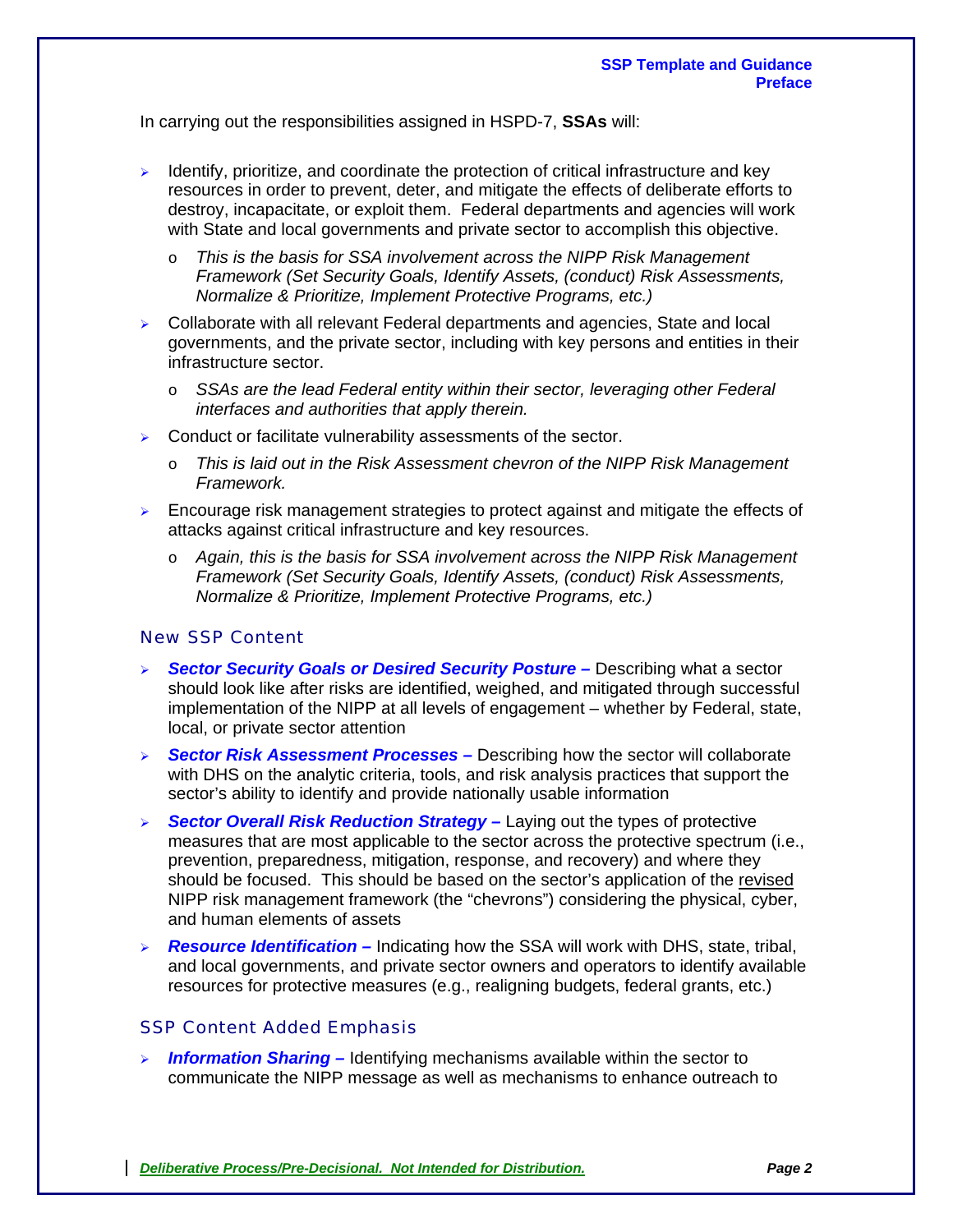owners, operators, local authorities, sector industry associations, and other interested parties to encourage their participation and contribution

- ¾ *National CIP Manager and Sector-Specific Governance* Delineating the partnership between DHS, as the National CIP Manager, and the SSAs, particularly with respect to the completion of the Interim Period
- ¾ *International Coordination* Discussing how sectors will coordinate with international organizations and foreign countries where there are assets located overseas or critical services and supplies originate from foreign countries
- ¾ *Cyber Security* Expanding SSA asset identification, vulnerability assessment, risk assessment, and protective measures processes beyond physical assets to include cyber assets and cyber components of physical assets
- ¾ *Sharing of Existing Sector Data* Specifying how SSAs will work with DHS to share existing data related to asset information, consequence of loss/attack, and vulnerabilities. This would include any prioritization schemes the sectors may have already developed and the associated descriptions of tools used and their results to allow DHS to analyze sector products for possible cross sector utilization

#### Updates to Current SSP Content

SSP content including Challenges, Initiatives, and Milestones should be updated to reflect current sector activities and status. In addition, the NIPP risk management framework has been updated since the publication of the Interim NIPP (Exhibit 1). The changes are summarized below:

- ¾ *Chevron 1: Set Security Goals –* These descriptions will serve as the objectives against which sector risks are compared, resulting in specific protective strategies and initiatives to address any shortfalls. The SSA should also identify areas of interaction with other sectors and work closely with DHS and the other concerned sectors for a unified cross-sector strategy under the leadership of DHS. Risk should be assessed against these security goals and protective programs designed to correct shortfalls. Over time, the NIPP will raise the Nation's security posture as expressed in these goals across the 17 critical infrastructure/key resource (CI/KR) sectors
- ¾ *Chevron 2: Identify Assets –* The text *"Identify Critical Infrastructure"* was replaced with **Identify Assets** to reflect the need for SSAs to screen and nominate assets with significant consequences for the purpose of a more detailed assessment of risk to be conducted in Chevron 3. Only after an asset has been thoroughly assessed will it be possible to determine whether an asset is indeed critical to national risk
- ¾ *Chevron 3: Assess Risks –* The text was changed from *"Identify and Assess Vulnerabilities"* to **Assess Risks (Consequences, Vulnerabilities, and Threats)** to better reflect the focus on the importance of risk (which includes assessment of consequences, vulnerabilities, and threats) as the driver for prioritization, protective actions, and measures of effectiveness
- ¾ *Chevron 4: Normalize and Prioritize –* The word *"Analyze"* was deleted to reflect that analysis naturally occurs in all of the risk management framework chevrons. **Prioritizing** CI/KR is based on normalization of the risk data (i.e., threats, vulnerability, and consequences) across sectors to determine national risk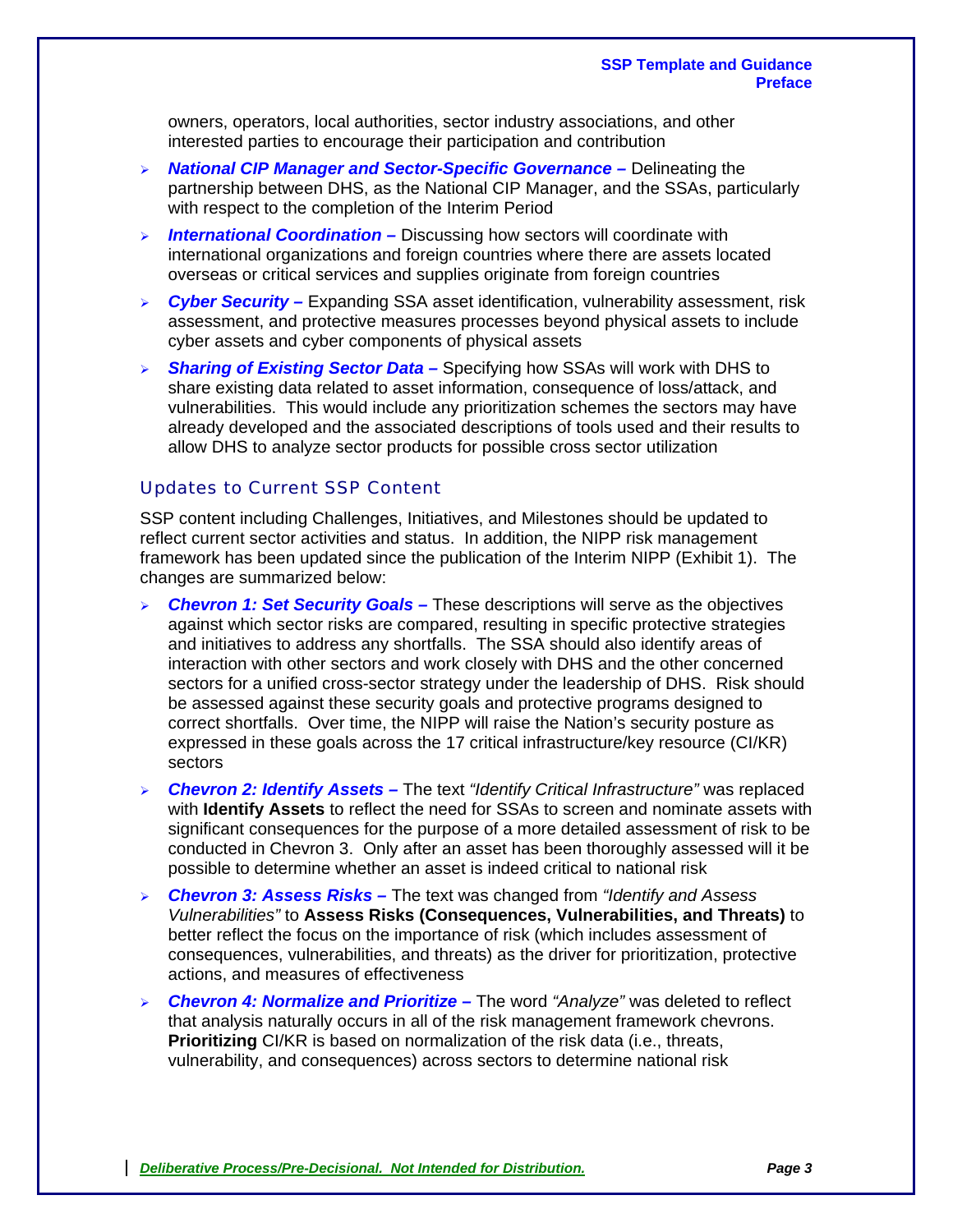#### **SSP Template and Guidance Preface**

- ¾ *Chevron 5: Implement Protective Programs –* There were no changes to the text in this chevron pertaining to developing consistent, sustainable, measurable, and effective **programs to protect** CI/KR and implementing those programs.
- ¾ *Chevron 6: Measure Effectiveness –* The text *"Through Performance Metrics"* was deleted as this is implied by the text **Measure Effectiveness**
- ¾ *Governance (Underlying all Chevrons) –* Because the activities of the framework require significant and, in some cases, unprecedented coordination among all stakeholders, we have added **Governance** as a key activity supporting every step of the risk management process to ensure effective management and resolution of issues that arise

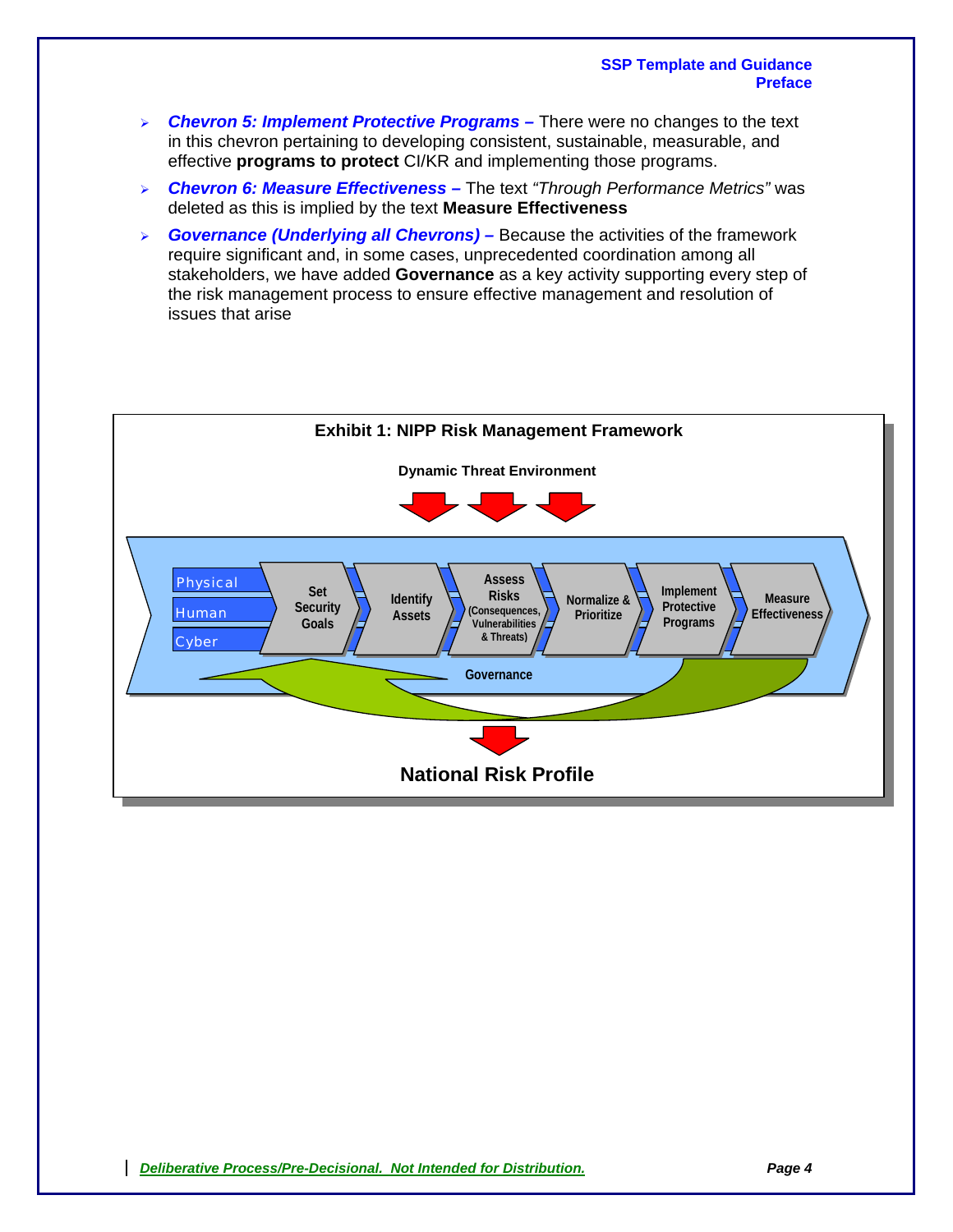# Sector-Specific Plan Outline

#### Chapter 1: Document Sector Background & Engagement

- A. Sector Profile
- B. Review of Authorities
- C. Mapping Relationships
- D. Coordinating Structures
- E. Information Sharing Mechanisms

#### Chapter 2: Establish Sector Security Goals

- A. Process to Establish Sector Security Goals
- B. Sector Security Goals and Objectives

#### Chapter 3: Identify Sector Assets

- A. Process to Identify Sector Assets
- B. Updating Asset Data
- C. Protecting Asset Data

#### Chapter 4: Assess Sector Risks

A. Process to Assess Sector Risks

#### Chapter 5: Normalize & Prioritize

A. Process to Normalize and Prioritize Sector Assets

#### Chapter 6: Implement Protective Programs

A. Process to Implement Protective Programs

#### Chapter 7: Measure Progress

- A. Process to Develop Sector-Specific Metrics
- B. Reporting Responsibilities

#### Chapter 8: Plan CIP Research and Development

- A. Sector Technology Requirements
- B. Current R&D Initiatives
- C. Gaps
- D. Candidate R&D Initiative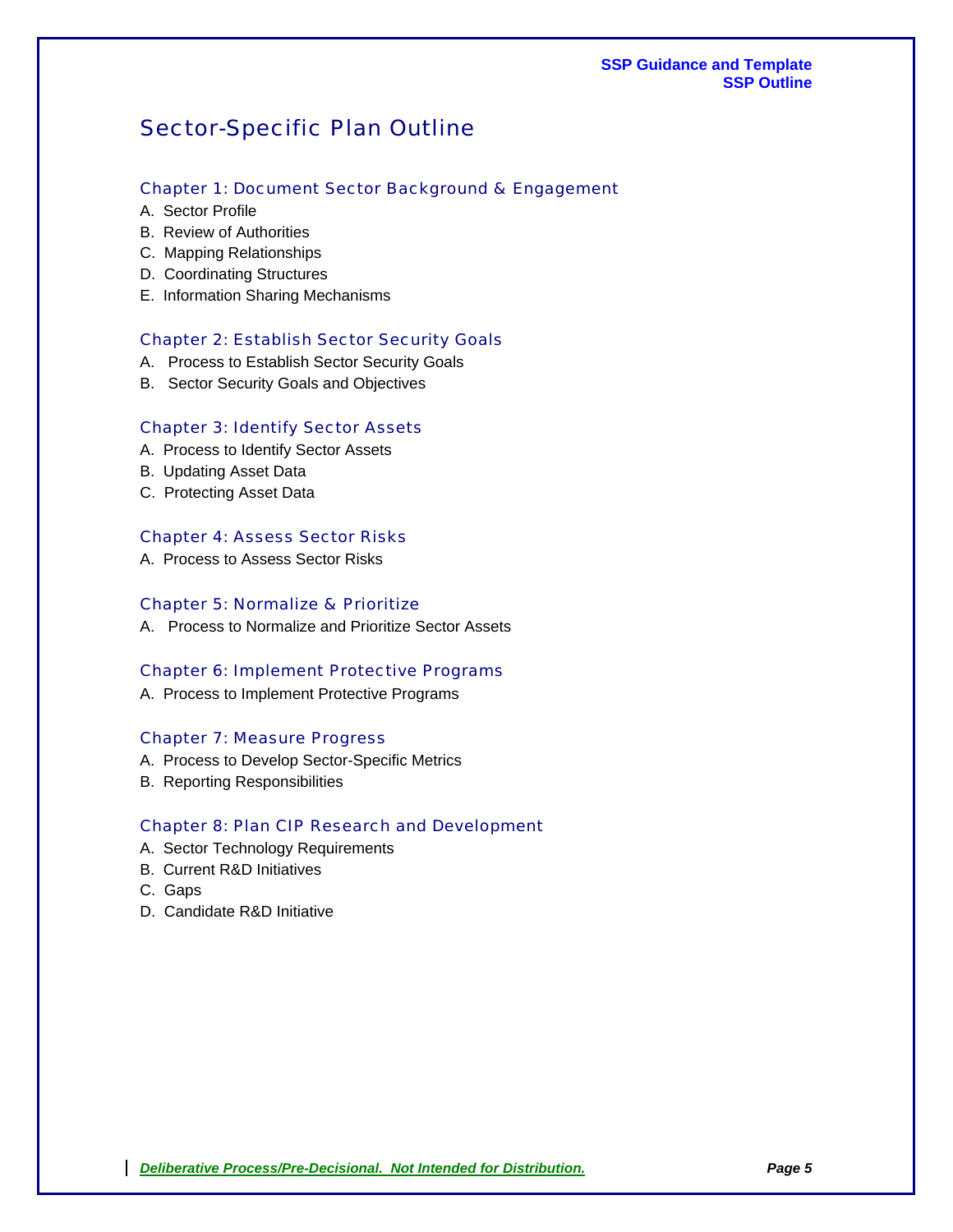# Chapter 1: Document Sector Background & Engagement

**Purpose:** In this chapter, SSAs will characterize their sector, describe the context in which the SSA engages with the stakeholders, and identify authorities and regulations relevant to protective activities. This section of the SSP will provide a "snapshot" of the sector and describe how involved the various stakeholders are in conducting protective activities.

*Note: DHS is particularly interested in the identification of any structural, regulatory, or other background characteristics of the sector that should be considered in risk management decisions at all levels (e.g., Federal, state, local, private) of the NIPP partnership.*

**Benefits:** This information will ensure that the readers of a SSP understand the nature and complexity of the sector and the current relationships among stakeholders. DHS will use this information to understand how the SSA views its sector responsibilities, to obtain information on the key stakeholders in the sector and how they relate to each other, and to determine legal authorities for implementing the program.

# A. Sector Profile

Sector profiles should be updated to reflect further definition and understanding of the sector as a result of sector engagement activities (e.g., interaction with owners and operators, GCCs/SCCs, trade associations).

SSPs should include the following information in this section:

- $\triangleright$  Concise definition of sector boundaries and characteristics of assets and ensure that any potential gaps, as well as any overlaps in scope between sectors, are identified and addressed
- $\triangleright$  Characterization of the sector assets including, where appropriate, sub-categorizations or classes of assets, particularly if the sector includes obviously distinct types of operations, businesses, facilities, etc. For example, at the highest level, the transportation sector will be divided into transportation modes (e.g., air, rail, highway, maritime, etc.)
- $\triangleright$  Description of the entities that own or operate the various assets or classes of assets (e.g., owners who are private industry versus municipalities)

## B. Review of Authorities

Sector governing authorities should be updated to reflect laws, rules, regulations, orders, etc., applicable to the protection of assets within the sector. The SSP should also identify the gaps in authority that could hinder the CIP process.

This should include any authorities pertinent to:

- $\triangleright$  Collection of asset-specific information (e.g., can a permitting authority be used to collect pertinent information relevant to the structure or operation of a particular facility?)
- $\blacktriangleright$  Information sharing and protection
- $\triangleright$  Conducting vulnerability and risk assessments (e.g., for some sectors, vulnerability and risk assessments are already required under other statutes, such as the Bioterrorism Act)
- $\blacktriangleright$  Identifying protective strategies
- $\triangleright$  Implementing protective programs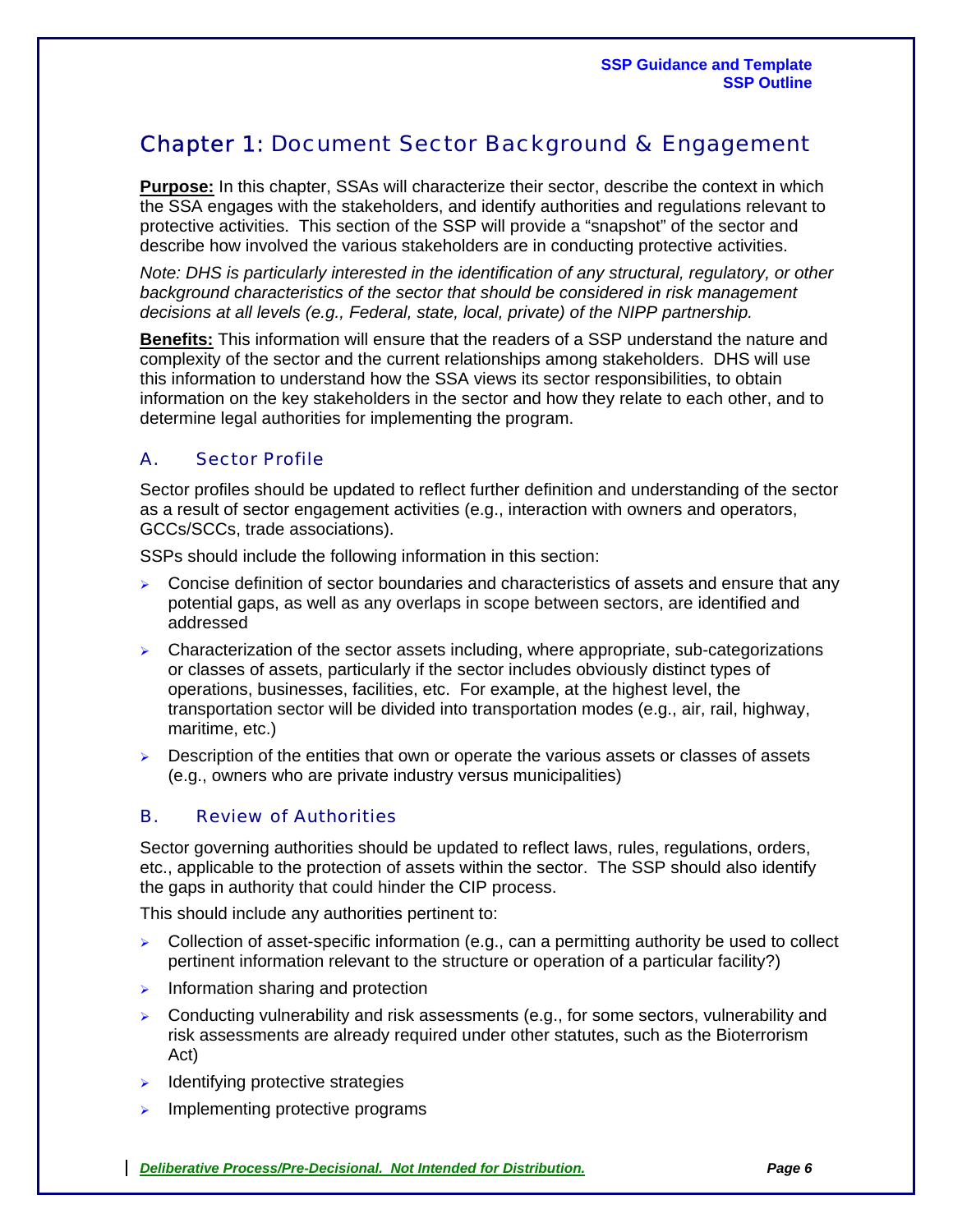# C. Mapping Relationships

The effective engagement of sector stakeholders by SSAs must utilize relationships and activities that are proven to be effective and also employ new approaches to streamline and expedite action. The status of the SSA's current relationships within the sector will be useful in identifying successful efforts, in recognizing the complexity and diversity of sectors that require active subcomponents, and in targeting areas where further outreach is desired and assistance from DHS may be helpful.

SSPs should contain a description of sector relationships with stakeholders as discussed in the following sections.

- ¾ *Private Sector Owners/Operators and Organizations* Identify existing relationships as well as general expectations for how these stakeholders will support the development and implementation of the SSP
- ¾ *Other Federal Departments and Agencies* Identify the departments and agencies that will provide a supporting role. Describe the SSA's current relationship with those agencies as well as expectations for their roles and responsibilities in developing and implementing the SSP
- ¾ *State and Local Agencies* Describe relationships with state and local agencies and expectations for their roles in supporting the development and implementation of the **SSP**
- ¾ *International Organizations and Foreign Countries* Describe relationships with any international organizations and foreign countries pertaining to cross-border assets and supply of critical materials or components

#### D. Coordinating Structures

SSPs should include the following information in this section:

- $\triangleright$  All NIPP-related coordinating mechanisms and structures, whether public or private
- $\triangleright$  Relationships of coordinating mechanisms and structures
- $\triangleright$  Basic concept of operations

Coordinating structures and mechanisms should be discussed for the following stakeholders at a minimum:

- ¾ *NIPP Coordination Councils* Composition of sector GCCs, SCCs, frequency of meetings, and progress in establishing these councils as sector management for the sector-specific risk reduction planning and activities
- ¾ *State, Local, Tribal Government Entities* Role in sector operations, safety and security, planning, and risk reduction activities and level of integration of these entities in the sector
- ¾ *International* To accurately characterize their sector, SSAs must account for U.S. assets located abroad. The potential interconnectedness of U.S. CI/KR with foreign countries' CI/KR also requires that SSAs consider interdependencies of U.S.-owned infrastructure with foreign infrastructure. The level of detail required to address the international component in each SSP will depend upon each sector's unique characteristics and composition.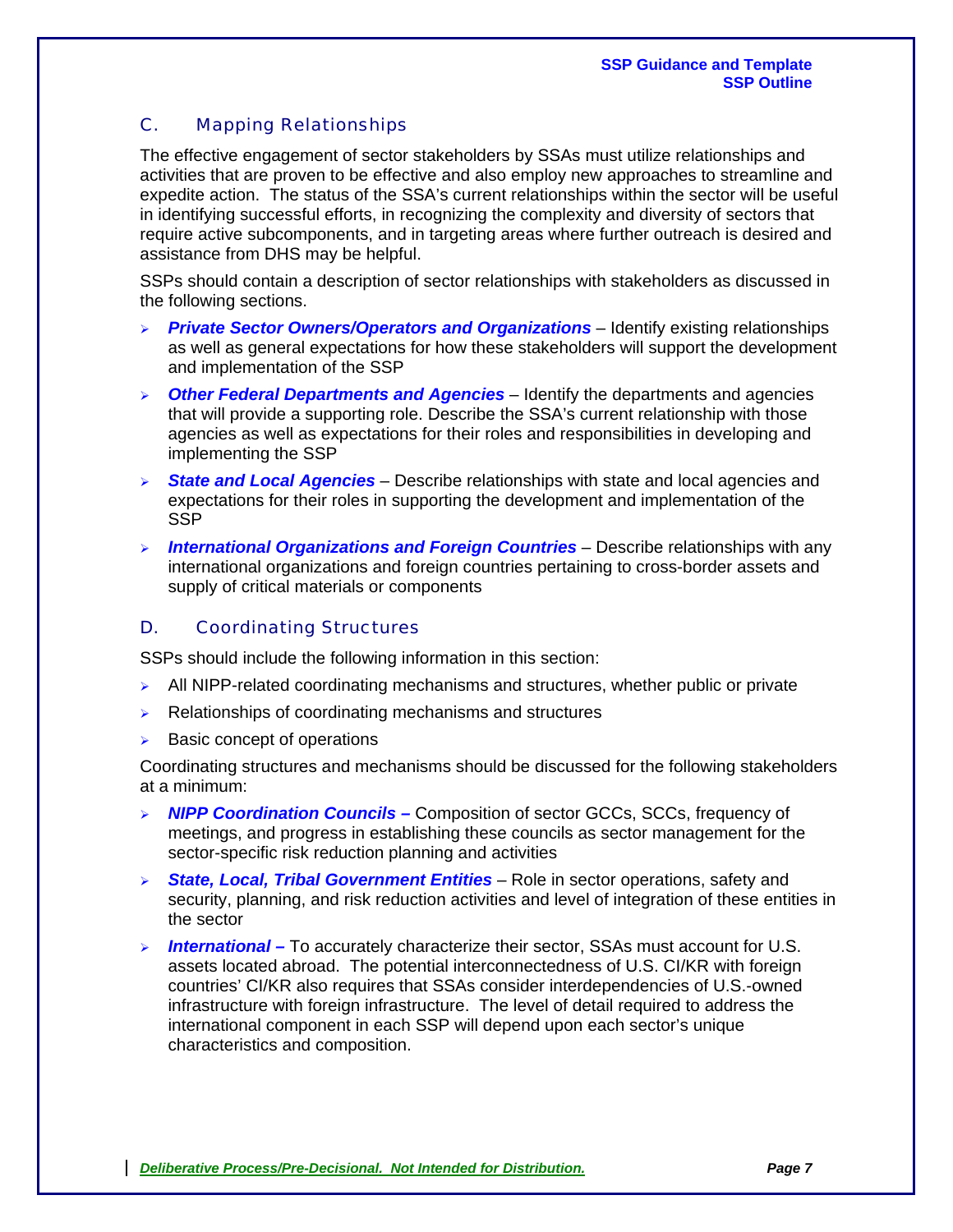# E. Information Sharing Mechanisms

This section of the SSP should identify preferred information sharing mechanisms for the sector from those available within public and private sector channels.

Include examples of information sharing and communication mechanisms developed by DHS to ensure that protection programs are operationally coordinated, and that threat and other security-related information is shared with appropriate stakeholders.

# Chapter 2: Establish Sector Security Goals

**Purpose:** The purpose of this part of the Plan is for the SSA to develop Sector Security Goals to provide clear direction for the sector's CIP efforts.

**Benefit:** The entire risk management framework is tied to the Sector Security Goals. The sector goals are driven by a desired reduction in risk, which is achieved through the application of specific protective strategies and initiatives.

# A. Process to Establish Sector Security Goals

Effective critical infrastructure protection partnerships must be built on a common vision of "steady states" for the sector. Achieving a secure, protected, and resilient infrastructure implies a set of sector-specific security goals (i.e., specific outcomes, conditions, end points, or performance targets) that collectively represent a successful security posture. Each sector has distinct assets, operational processes, business environments, and risk management approaches that determine the security goals the sector will pursue. Such goals reflect the overall risk management outcomes that owners/operators and government leaders seek to produce for their sectors. These goals should consider the desired future status of physical and cyber security as well as the many dimensions of the protective spectrum. We anticipate such security goals will vary considerably across sectors, and probably even within sectors, depending on the internal structure and composition of a specific industry component.

The SSP should outline the engagement strategies used to develop security goals. During the Interim Period and beyond, SSAs and DHS must work closely with public and private sector stakeholders to reach consensus on a sector's overall security goals. DHS will provide assistance to SSAs in the form of facilitated Technical Assistance Sessions to develop their sector security goals based on a cross-sector template.

## B. Sector Security Goals and Objectives

The SSPs should provide the outcome of the process in terms of the agreed upon sector security goals and any associated objectives. It should also include the process the SSA plans to use to evaluate the sector security posture as the sector changes.

# Chapter 3: Identify Sector Assets

**Purpose:** The purpose of this part of the Plan is for the SSA to explain the process it will use to gather information on those sector assets that *could potentially be critical* (i.e., those that, if damaged would result in significant consequences – impacts on national economic security; loss of life; national public health, safety, psychology; or some combination of these).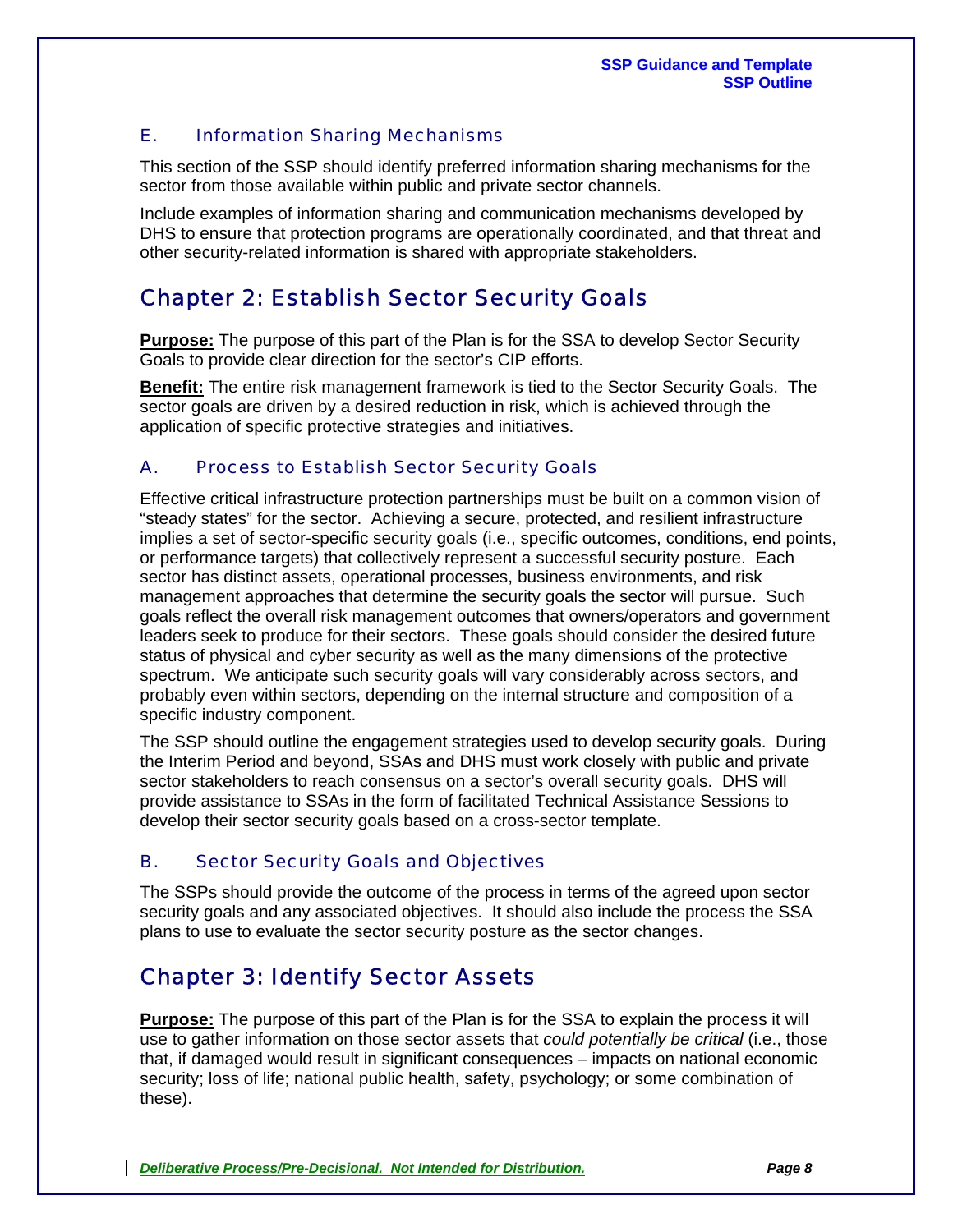**Benefit:** This data gathering and analysis will provide the SSA and DHS with a comprehensive inventory of critical assets, which can then be further analyzed with respect to vulnerabilities and protective actions.

# A. Process to Identify Sector Assets

SSPs must address the methodology for identifying and maintaining current data on CI/KR. The starting point for this is a threshold analysis which considers that not every individual component of the sector systems (e.g., all telephone poles or all transformers) is pertinent to this effort. Asset identification should focus on those assets or systems that are large enough to be considered targets for attack and that may potentially be candidates for protective actions.

Asset selection may vary greatly depending on the unique structure of the sector. In some cases it may be helpful to identify asset classes or categories, rather than discrete assets. Examples include aircraft or vessels of a certain size or type, types of financial institutions, or groups of individuals, such as maintenance personnel. Such categories may support the identification of assets that are more people-oriented or intangible in nature (e.g., the airspace in a region). In some cases, more intangible assets can be linked with one or more physical or cyber assets in the same system (e.g., regional airspace with the regional control system).

Deciding that an asset meets the criteria established for national risk reduction analysis does not yet equate to deciding its criticality, which is analyzed in the next chevron. DHS will work with SSAs to develop an approach to asset identification that addresses sectorspecific issues while remaining consistent with the overall NIPP cross-sector analytic approach.

This SSP chapter should document current or proposed approaches to identify sector assets, data sources of such information, and plans to validate such inputs, as follows:

## **1) Defining Asset Data Parameters**

As a first step in identifying assets across the sector, the SSA must first define the specific information that it will collect about each asset. In identifying assets, SSAs must ensure that they take a comprehensive, integrated view of the asset to include all of its characteristics and dependencies for it to function. Many assets are dependent on multiple elements and systems to maintain functionality (e.g., people, physical, cyber, etc.). SSPs should include a discussion on:

- $\triangleright$  How the sector defines the universe of assets, including sub-sectors. Note: these definitions should reflect the jointly developed sector taxonomy and include sufficient information to understand the functioning of an asset and to conduct consequence of loss analysis in the areas of concern
- $\triangleright$  The threshold level to be used in identifying assets of consequence requiring further analysis, and why this level is appropriate

## **2) Collecting Asset Data**

The next step is to identify and describe how the SSA will collect or obtain access to this information, currently and in the future (as the information will constantly change). At a minimum, the description of this data collection process must include:

What information on sector and cross-sector assets is currently available?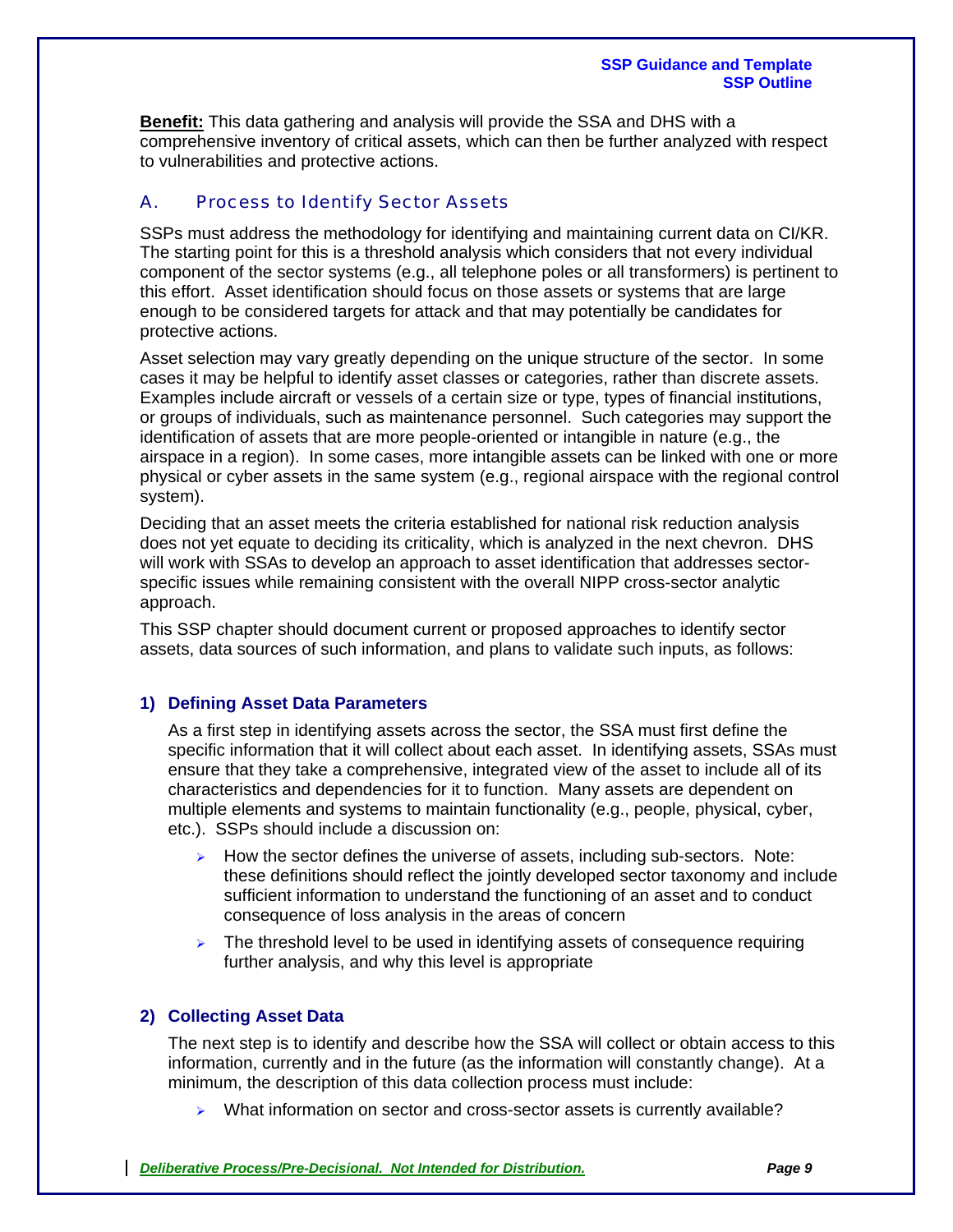- $\blacktriangleright$  How and when will existing information be formatted, linked, and provided to DHS for inclusion in the National Asset Database (NADB)?
- $\triangleright$  What processes will be utilized to gather the information required to inventory a sector's infrastructure beyond the SSA's current holdings?
- $\triangleright$  Where will asset information collected be housed other than in the NADB?
- What asset information protection mechanisms are in place or planned?
- $\triangleright$  How and how often will the data for the sector's assets be provided to DHS for inclusion in the NADB?

#### **3) Verifying Asset Data**

Once the asset data have been received by the SSA, they must be verified. In this section of the Plan, the SSA will describe the quality control process for ensuring that information collected is reliable. The process for verifying data for assets must include the following:

- $\triangleright$  How the SSA will verify asset information
- $\triangleright$  Protocol for reviewing data (e.g., sample size, criteria, frequency)
- $\triangleright$  Steps to address incomplete and/or inaccurate data
- $\triangleright$  Follow-up activities required based on the infrastructure's significance (e.g., onsite meetings, validation of owner/operator procedures, etc.)

## B. Updating Asset Data

Asset data from the sector must be routinely updated and made available so that the SSA and DHS will be able to leverage the most up-to-date data when making decisions concerning national protection strategies. This section of the plan must describe the SSA's process for ensuring access to continuously updated asset data for the sector. The process should include the following:

- $\triangleright$  Frequency of updates (e.g., as changes occur and/or on a routine basis)
- $\triangleright$  How updated information will be provided
- $\triangleright$  Considerations for reevaluation of the sector inventory itself
- $\triangleright$  SSA division/office that will be responsible for obtaining the data
- $\triangleright$  How the SSA will notify DHS of data updates
- $\triangleright$  How asset information will be maintained—where and by whom?
- $\triangleright$  What additional information protection mechanisms are needed for the NADB and SSA databases to facilitate information sharing?

## C. Protecting Asset Data

Sector asset data may qualify for one or more exemptions from public disclosure under the Freedom of Information Act (FOIA). SSAs should consult with the FOIA Officers and/or Offices of General Counsel of their respective agencies to obtain specific guidance on the possible protections from public disclosure by one of the exemptions or special exclusions.

The Protected Critical Infrastructure Information (PCII) Interim Rule does not afford protection to voluntarily submitted critical infrastructure information unless it is submitted directly to DHS. Refer to the PCII Program web site at www.dhs.gov/pcii for specific details on how to properly submit the information to the PCII Program Office at DHS. The process of protecting asset data should include the following: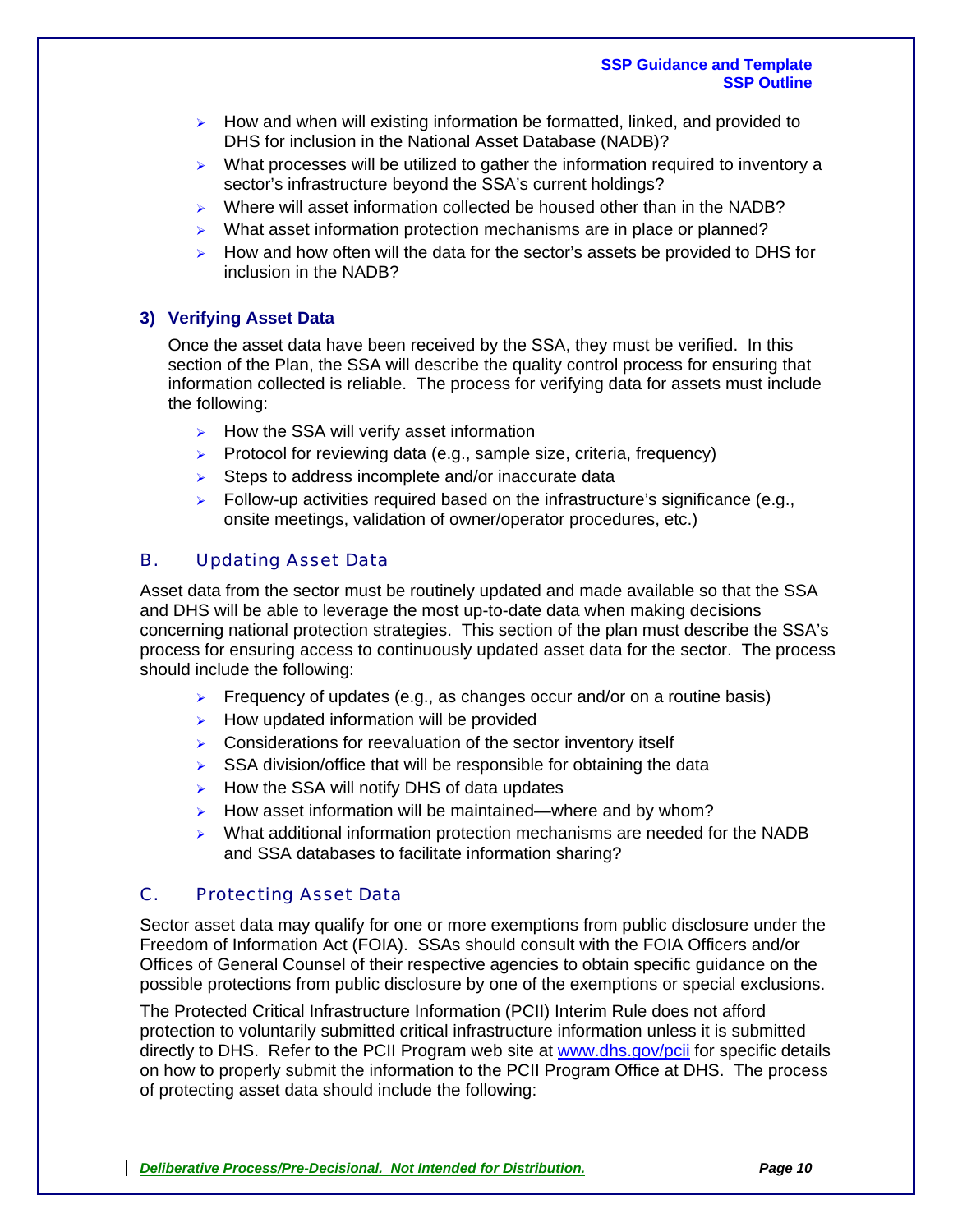- $\triangleright$  Security classification of the data
- $\triangleright$  What asset information protection mechanisms are in place or planned?

# Chapter 4: Assess Risks

*Note: Until the Interim NIPP and its risk management framework are revised and issued, SSPs will not be expected to address all of the items in this section.* 

**Purpose:** The purpose of this part of the Plan is twofold. First, it seeks to have each SSA describe its current approaches for assessing risks to assets in its sector and to describe how this information will be provided to and/or shared with DHS in the near term. Second, the Plan also solicits input on how assessment methods unique to the sector can be reviewed and, if necessary, modified to allow both SSAs and DHS to achieve compatibility with assessment methods and data from other sectors. Where standardization is not possible or desirable, DHS will work with each sector to normalize its existing vulnerability and risk assessment results.

The purpose of both parts of this section of the SSP is to promote standardization of data through the greater use of common assessment methods and measurements for risk in order to provide a level playing field for the prioritization and distribution of resources from the national and sector agencies.

At the end of the sector risk assessment process, DHS expects each SSA to produce an ordered set of sector assets and accompanying risk assessment data according to the sector view of their relative risk. Over time, the perspective and corresponding measurements of the relative levels of risk should increasingly be expressed using a common national risk scale. Regardless of how such measurements of risk are expressed, this data will be one of several sector inputs needed to produce assessments of national risk in the Normalize & Prioritize chevron.

**Benefits:** The consistent evaluation of consequences, vulnerabilities, and threats will allow the SSA and asset owner/operators to understand where protective strategies are most needed due to the potential for significant consequences stemming from a high risk event. DHS will use this information to select those assets across all sectors that warrant the most attention in terms of protective strategies as well as to help determine research needs and priorities.

## A. Process to Assess Risk

Risk assessment combines the evaluation of potential consequences, threats, and vulnerabilities in a holistic manner. When provided to DHS annually, this information will be used to provide standardized cross-sector comparisons, interdependency analysis, resource allocation decisions, and risk assessments using current intelligence of evolving threat streams, which is in the third chevron in the NIPP risk management framework.

To ensure that the vulnerability and risk assessment methodologies used or proposed for use in the sector will result in data that supports comparison within and across sectors, this section of the SSP should detail the methodologies SSAs will use and how such methodologies conform to DHS guidelines. Where existing assessment tools do not conform to DHS guidelines, sectors can engage their GCC to begin working with DHS to consolidate and normalize their risk assessment results. In particular, the SSPs must contain a discussion of each sector's strategy to help coordinate and implement the following initiatives: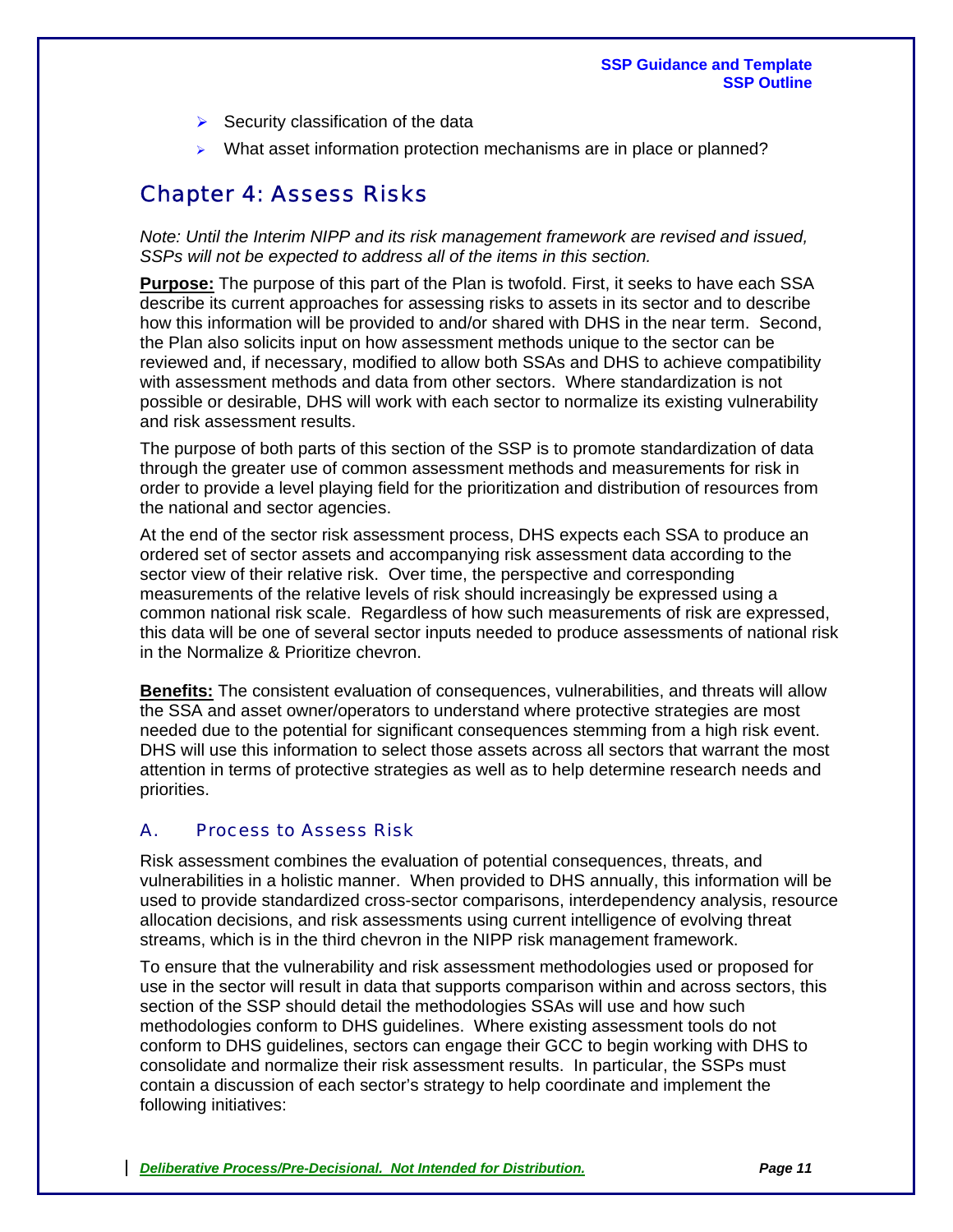- ¾ *Common Risk Management Vocabulary –* As with any profession, a set of commonly accepted and consistently used definitions for the key professional terms is necessary to have productive discussion among its membership. DHS intends to facilitate the coordination of a commonly accepted set of definitions for security risk analysis to improve the ability for the SSAs, state, tribal, and local governments, and sector owners/operators to communicate effectively.
- ¾ *Common Threat Scenarios –* To facilitate providing threat data to the sectors for their use in risk assessment, DHS will provide the sectors with appropriate threat scenarios (with corresponding threat rankings) for their use in the risk assessment process. By standardizing this input into the risk assessment process, DHS can provide sectors a more useful and efficient threat assessment.
- ¾ *Common Scales –* The ability to make valid inter-sector and intra-sector comparisons is dependent on the use of a consistent unit of measurement for consequences and corresponding scale for consequences, vulnerabilities, and threats. DHS expects to work with sectors to develop a common national scale that all sectors can use to make their assessment results comparable at the national level and more easily understood outside of each sector.
- ¾ *Generally Accepted Risk Assessment Practices –* The ability to assess and measure risks is dependent on consistently applied principles and practices. This allows selfassessment teams to apply their reviews in an analytically rigorous way consistent with the assumptions used by others. Working with all of the sectors, DHS will develop a consistent set of guidance documentation to allow the assessment of individual assets to be conducted in accordance with widely-accepted practices across all sectors.

To assist in integrating these DHS initiatives into the national risk management program, the SSP must describe how the SSA will undertake the following:

- ¾ *Asset Selection for Further Analysis* Consequence analysis to determine which assets – physical, cyber, and human aspects – pose enough concern to warrant further analysis (i.e. which assets result in significant consequences).
- ¾ *Identify and Collect Current Vulnerability and Risk Assessment Data* SSAs can collect existing asset, consequence, vulnerability, and risk assessment data within their sector and coordinate with DHS to ensure this information is compatible with other assessment data in the national risk management framework.
- ¾ *Identify and Assess Sector-Specific Tools –* SSAs should identify tools used within the sector and then work with DHS to determine whether these tools can be modified to result in data that is compatible with the national risk management program.
- ¾ *Build a Risk Analysis Capability* SSAs should describe how they will identify specific personnel who can be trained in the sector's accepted vulnerability and risk assessment methodologies.
- ¾ *Encourage Stakeholder Implementation* SSAs should identify how they plan to encourage sector stakeholders to embrace the process and conduct assessments at their own facilities. This can be done, in part, by providing sector stakeholders with the common set of risk assessment tools, along with guidance that emphasizes the importance of consistent application. SSAs can then solicit feedback from private sector participants in these assessments to gather lessons learned and best practices.
- ¾ *Assist in Interdependency Analysis* SSAs are aware of unique systems, capabilities, and processes carried out within their sector and they should use that knowledge to inform the interdependency analysis process. Because of the vast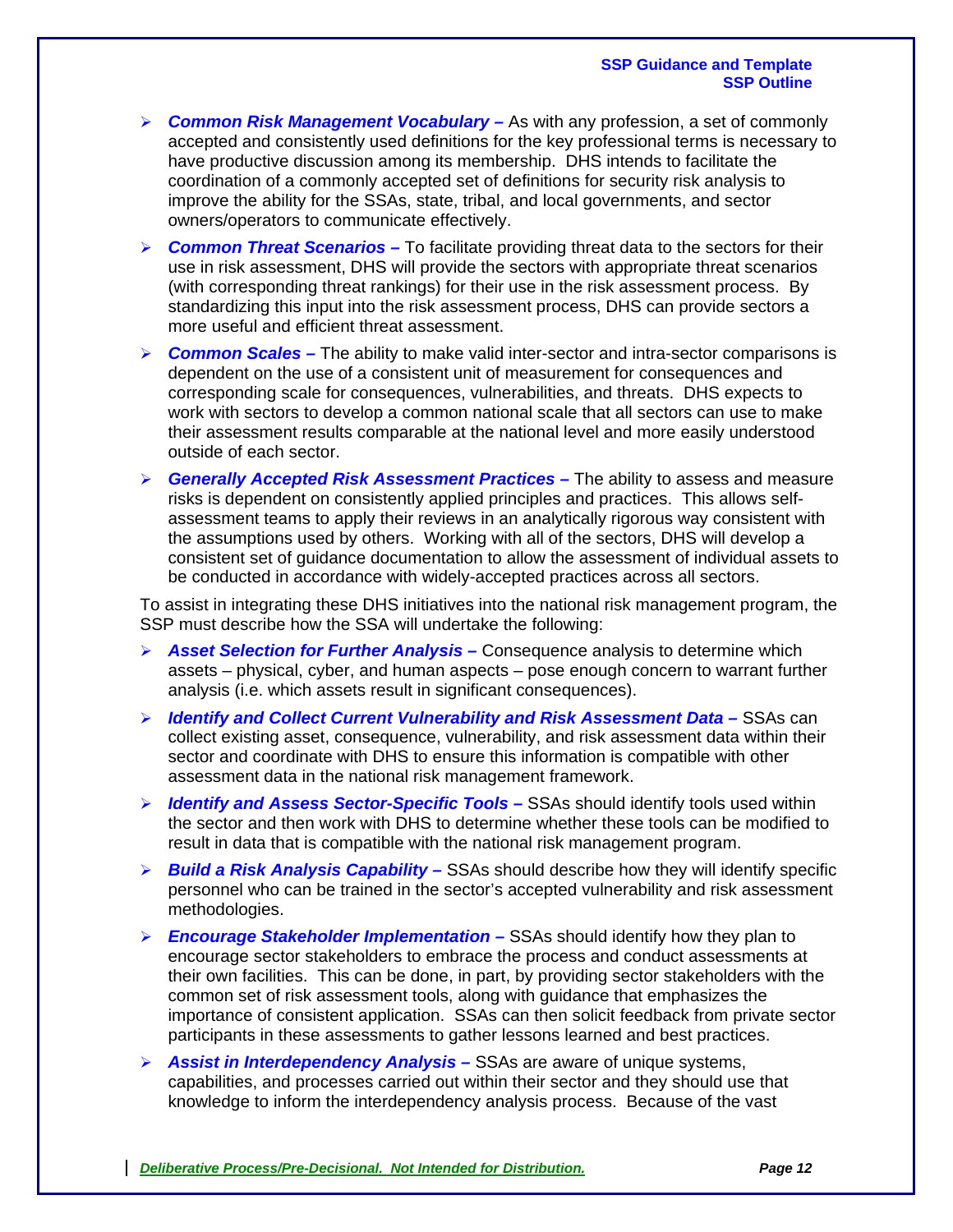differences between assets within and across sectors, SSAs should identify how they will work with DHS to ensure that the interdependency analysis methodology is informed by all the necessary information and that all identified linkages are communicated to the other affected SSAs so that the appropriate planning can occur.

# Chapter 5: Normalize & Prioritize

*Note: Until the Interim NIPP and its risk management framework are revised and issued, SSPs will not be expected to address all of the items in this section.* 

**Purpose:** This chevron is primarily DHS's responsibility, although it may also be performed to a lesser degree in the sectors themselves. It is intended to incorporate a validated assessment of component risk factors (threat, vulnerabilities, and consequence) with their known inter- and intra-sector dependencies to produce an ordered assessment of those assets representing national risk.

**Benefits:** A systematic and consistent way of prioritizing assets offers transparency and increases the defensibility of the decisions that are made about resource allocation. It also reduces the focus on individual companies or assets and helps to determine what is of national importance in terms of potential impact. The results will serve to provide a level playing field for DHS and the sectors in their prioritization of protective actions conducted with Federal resources.

#### A. Process to Normalize and Prioritize Sector Assets

Although from a national perspective, creating greater uniformity in assessment results within and across sectors is a desired goal of the NIPP framework, this outcome will take significant collaboration between DHS and SSAs and between SSAs and their sectors. In the near team this will not always be achievable. Where standardization of the resulting risk data is not immediately achievable, DHS intends to coordinate with SSAs to "normalize" or translate their risk assessment results in such a manner that they can be compared against other sectors and other methodologies for the purposes of prioritizing assets and making resource decisions.

SSAs should solicit from their sectors vulnerability and risk assessment methodology information for the purpose of determining how such methods determine any qualitative and quantitative ratings for consequences, vulnerabilities, and threats. In their SSPs, SSAs will identify how such approaches are conducted and their assessment of how the data resulting from the different approaches can be normalized.

The normalization step provides an additional opportunity for DHS review and incorporation of all applicable intelligence threat information, regardless of classification, sensitivity, and recency. It also allows DHS to integrate the results of other sector assessments where cross-sector interdependencies significantly impact the overall consequences and in turn, increase risk beyond what the sector can calculate with its own data.

In the SSPs, SSAs will identify how they plan to coordinate with their asset owners and operators to identify other infrastructures upon which their assets rely and also the other infrastructures and assets they believe rely on them.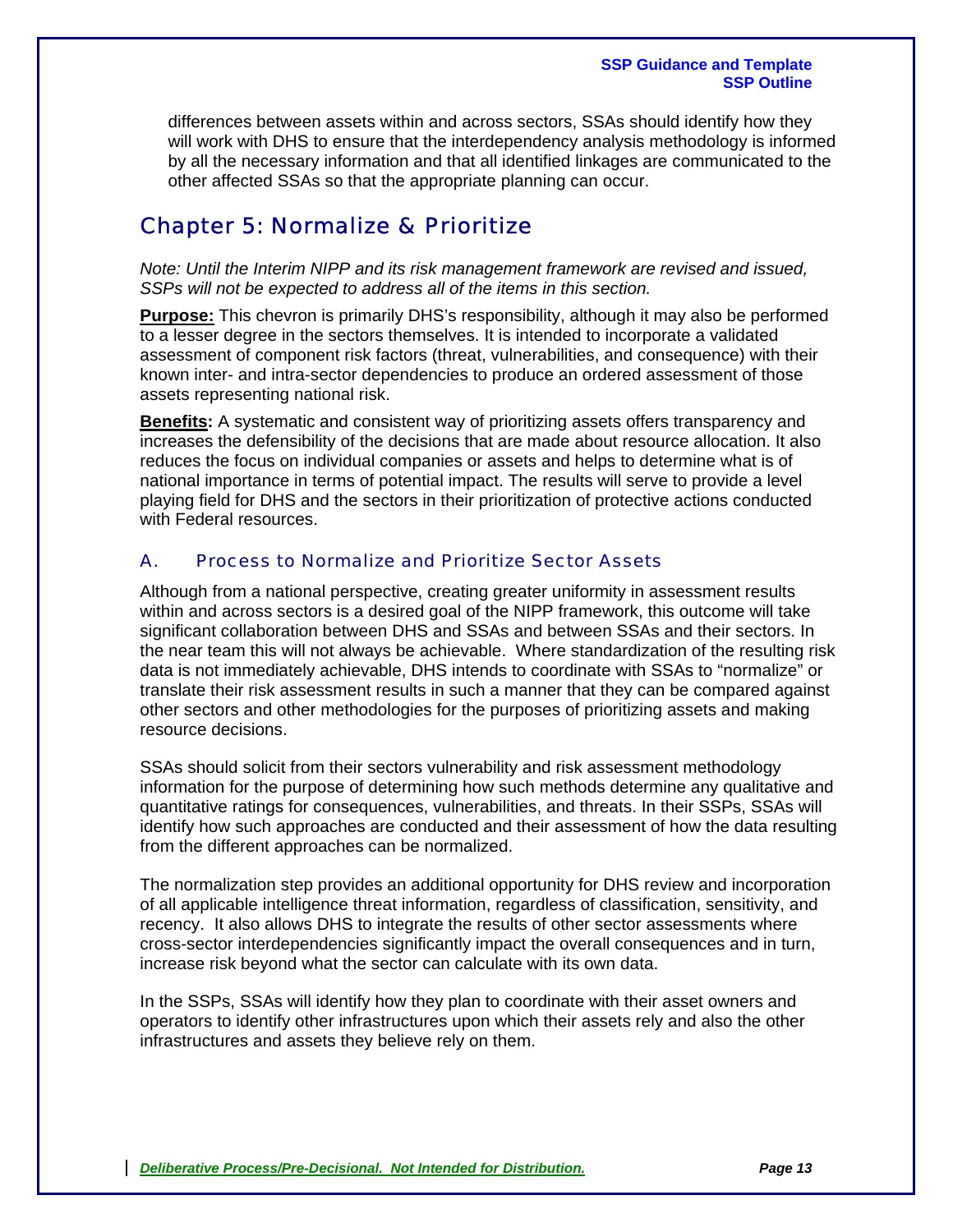Finally, the prioritization of all assets is conducted after assessment results are normalized and validated by DHS, interdependencies are factored into the analysis, and any additional or recent threat information are incorporated.

# Chapter 6: Implementing Protective Programs

**Purpose:** In this part of the Plan, the SSA will explain how it will work with sector stakeholders to develop one or more sector-specific programs to protect its high-risk assets.

SSAs and other sector stakeholders are encouraged to take protective actions on the highest priority items identified within their sectors, in close coordination with DHS exercising its national CIP risk reduction responsibilities.

**Benefits:** Protective programs guide asset owners/operators on the most effective strategies given the general classes of threats that are applicable to that sector and the vulnerabilities common to the assets in the sector.

## A. Process to Implement Protective Programs

Within and across sectors, protective actions are implemented by a range of stakeholders, including DHS, SSAs, state and local authorities, and owners/operators. A protective program is a coordinated plan of action to prevent, deter, and mitigate terrorist attacks on critical assets, as well as to respond to and recover from such attacks in a manner that limits the consequences and value of such attacks. Each sector needs a tailored strategy and programs to best protect the critical assets within the sector.

This section of the SSP should contain a discussion of the current or proposed processes for developing protective programs to implement their selected strategies. In particular, the SSP should identify:

#### ¾ *Security Strategies*

- $\circ$  The most suitable balance of prevention, protection, response, and recovery by sector, sub-sector, or asset class
- o How these influence guidelines or minimum standards for protective actions

#### ¾ *Decision-Making Processes*

- o Processes for assessing anticipated costs of protective actions, including purchasing data sources
- o Processes for balancing costs against the risks for particular assets
- o Role of stakeholders in carrying out these analyses

#### ¾ *Protective Program Implementation*

- $\circ$  What protective actions are appropriate for the sector and why (tie into goals)
- $\circ$  How sector-specific protective actions are coordinated with actions implemented by DHS
- o Who conducts protective programs and under what circumstances
- o How protective actions are tracked
- $\circ$  Use of best practices and information sharing in encouraging stakeholder implementation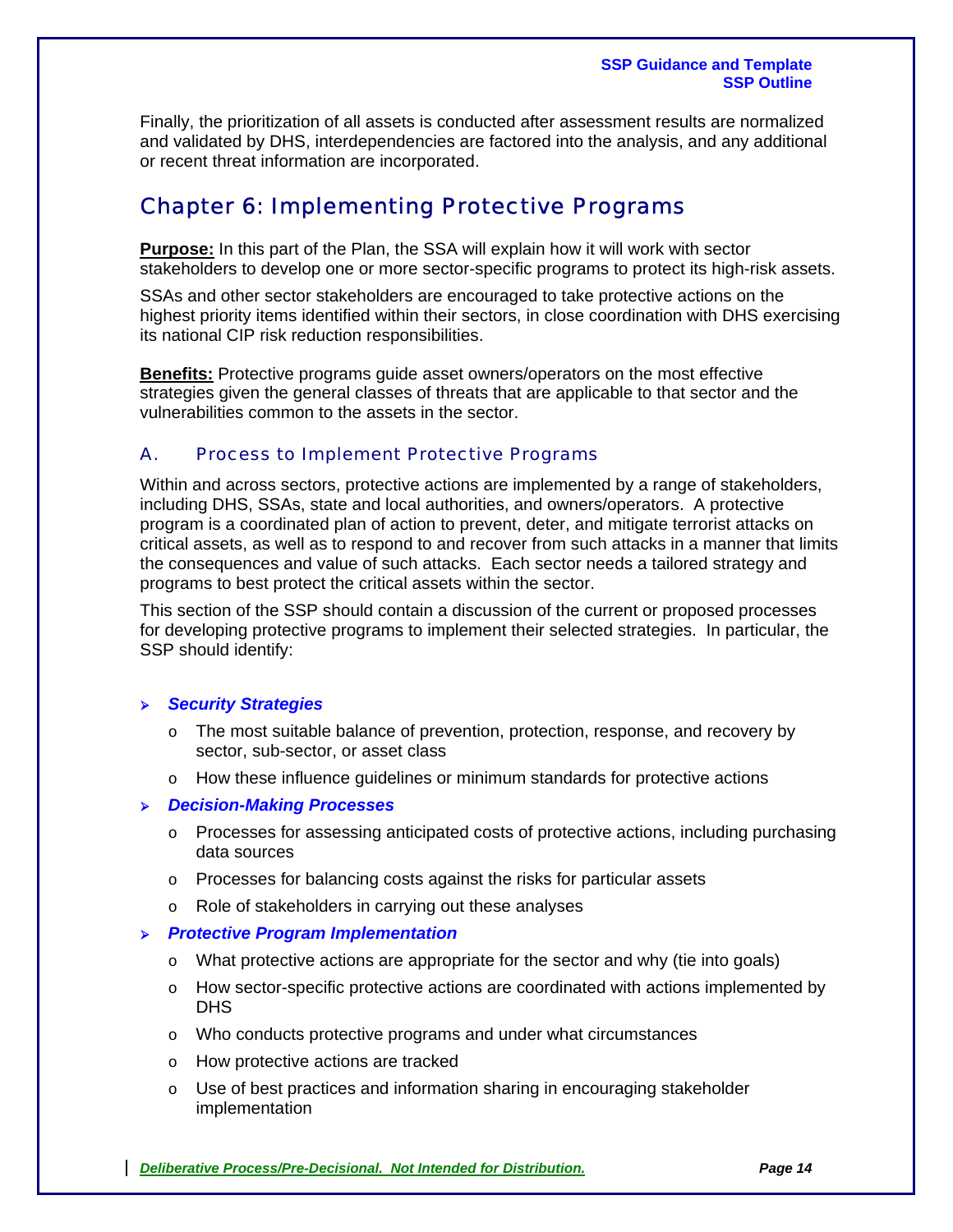#### **SSP Guidance and Template SSP Outline**

- o Roles and responsibilities of sector stakeholders
- $\circ$  How critical information generated from plan implementation, particularly the information on which assets appear to pose the highest risk, will be considered
- $\circ$  How stakeholders will share best practices for long-term protective programs, including overcoming implementation challenges
- $\circ$  How often and by which entity the protective programs will be updated and refined

Particular attention should be paid in the process to identifying the appropriate roles of the sector stakeholders. The role of some stakeholders (e.g., Federal agency) may be to create the atmosphere or encourage the implementation of protective programs. Other stakeholders will ultimately take actions for implementing the protective programs. The roles should reflect existing authorities (e.g., regulatory) and relationships of the sector stakeholders.

The protective program should, at a minimum, ensure that it covers those assets that appear to have the highest risk. General approaches for protecting assets include:

- ¾ *Prevent or Delay an Incident –* Enhancing police presence, restricting access, fencing, structural integrity, vehicle checkpoints, and cyber protection features such as additional access controls. Within the sector, such measures are generally taken by the asset owners/operators and may vary by threat level.
- ¾ *Detect a Potential Incident –* Intrusion detection systems, monitoring, operation alarms, and employee security awareness programs. These actions are also taken at the asset level and are generally permanent changes.
- ¾ *Mitigate or Respond to an Incident –* Adequate response plans can mitigate impacts and potentially enable the sector asset to resume operations sooner. Such plans may involve multiple stakeholders within the sector, including state and local agencies.
- ¾ *Recover from an Incident –* Continuity of operations plans. These plans may be assetspecific or it may be developed for a set of assets.

Both mitigation and recovery can benefit from additional redundancy at either an asset or sub-sector level.

Protective programs should separate actions for tactical response (e.g., ISAC threat information needing action within hours or days) versus more long-term strategic response. DHS will play the lead role in developing tactical measures for the most critical assets in response to specific threats. The sector stakeholders will address more long-term strategies (e.g., redundancy) as well as tactical responses for other assets and for those measures within the control of the asset owner/operator.

# Chapter 7: Measuring Progress

**Purpose:** This part of the Plan explains how SSAs will design and implement performance metrics for implementation of SSPs.

**Benefits:** Since performance metrics are directly related to sector security goals identified in Chapter 1, an effective measurement system serves to clarify these goals in the planning process. Measurement quantifies the benefits achieved by CIP activities and supports feedback to improve program activities and better allocate resources. While tracking program performance and progress is the last step in the CIP Program implementation process, performance metrics will be used to constantly improve the alignment of protective programs to the dynamic threat environment, and to drive higher awareness of the threat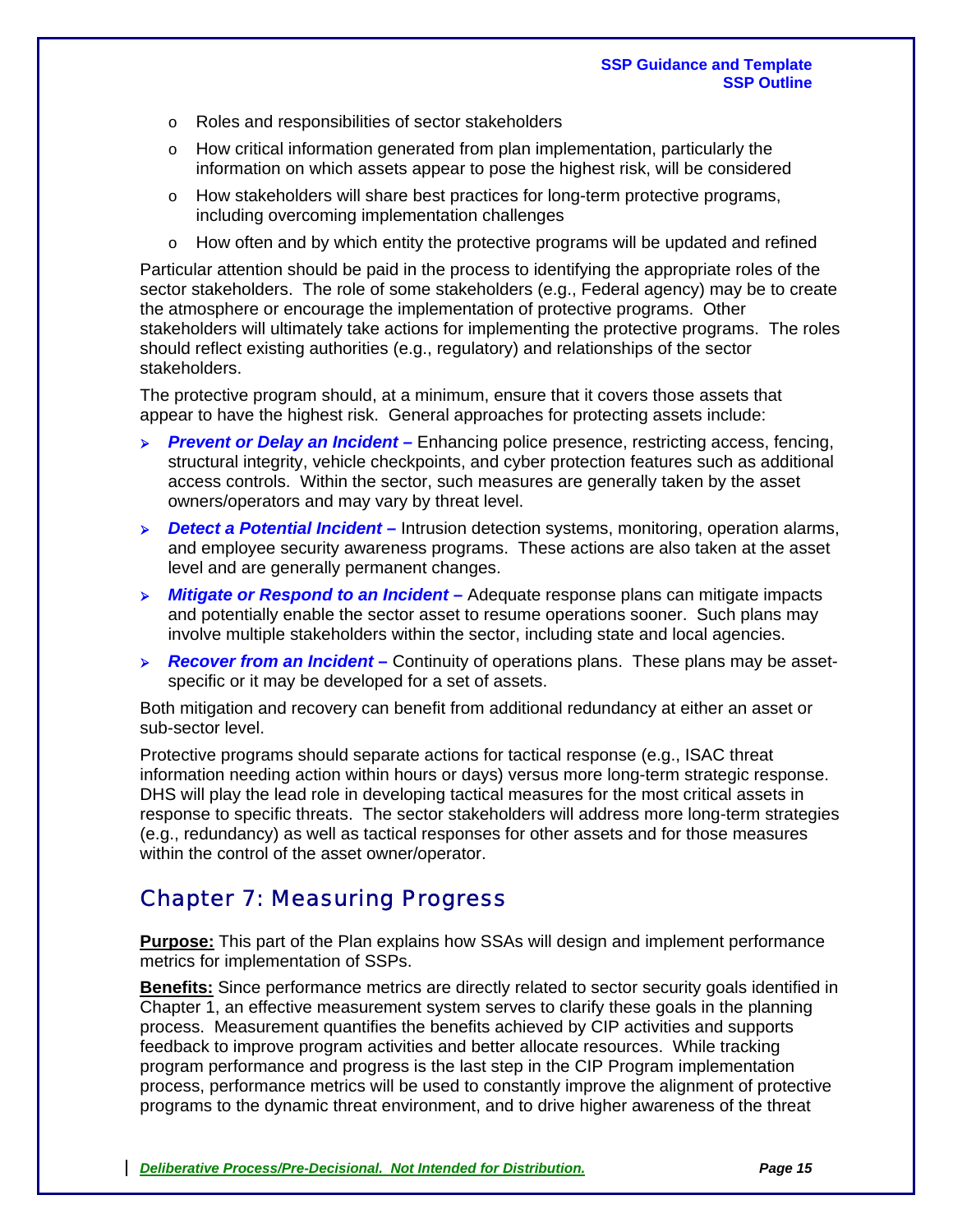environment among critical infrastructure owners/operators. This process will provide the information necessary to assist senior officials in making informed decisions about protective actions and national risk management. In addition, metrics will measure program accomplishments and drive continuous improvement of CIP activities.

# A. Process to Develop Sector-Specific Metrics

Each SSP should include development of sector-specific metrics. The SSA should define its CIP goals and provide a short, focused, and manageable list of process and outcome metrics, organized by asset class if appropriate. These goals and metrics will differ by sector, depending upon the maturity of the existing CIP program and specific characteristics of sector assets and operations.

SSAs should strive for outcome metrics. The principal intended outcome of sector CIP programs is the reduction of risk through reducing vulnerability, potential consequences, or the likelihood of attacks. Sectors with mature risk assessment methods should define riskbased outcome measures. For example, the use of risk assessment results to measure reductions of risk due to the targeted application of protective measures.

Other intended outcomes could include:

- $\triangleright$  Reducing the cost of protective actions (e.g., lower-cost baggage screening)
- $\triangleright$  Maximizing the operating efficiency of assets with protective actions in place (e.g., lower wait times a airport checkpoints)
- $\triangleright$  Increasing public confidence in the security of sector activities (e.g., traveler confidence)

## B. Reporting Responsibilities

HSPD-7 calls for sectors to report annually to the Secretary of Homeland Security on progress. For this Interim Period, SSAs will be asked to report back to DHS on each of the three components by September 30, 2005.

# Chapter 8: Planning CIP Research and Development

**Purpose:** This part of the Plan explains how research and development (R&D) considerations will be incorporated into the NIPP. It explains the roles of SSAs, DHS's Information Analysis and Infrastructure Protection Directorate (IAIP), DHS's Science and Technology Directorate (S&T), and the Office of Science and Technology Policy (OSTP) in developing sector-specific summaries of R&D plans.

While not specifically outlined in the CIP risk management process as a chevron, one of the implementation requirements of HSPD-7 is the development of an annual R&D plan on CI/KR protection. The SSP R&D chapter should describe how the sector will strengthen the linkage between sector-specific and national R&D planning efforts.

*Each SSA should identify the person responsible for R&D planning for their sector, and that person, or their representative, should participate in the ongoing DHS S&T/OSTP planning process.* 

**Benefits:** Many CIP challenges call for science and technology solutions. The Federal CIP R&D Plan will inventory current Federal R&D initiatives that have potential CIP applications, indicate technology requirements, identify gaps, and indicate planned R&D initiatives. It will also identify issues that may benefit from the initiatives of industry or academia.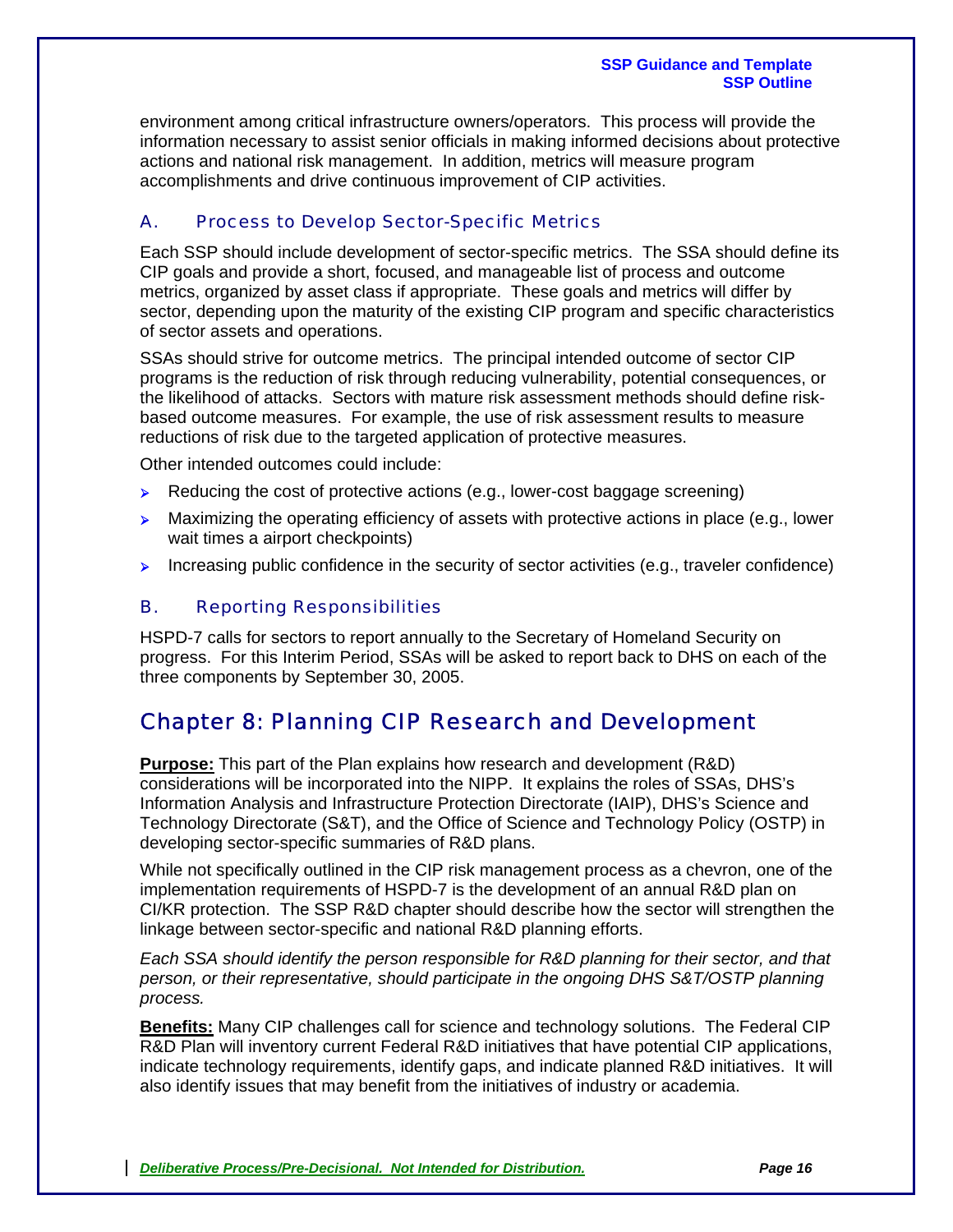# A. Sector Technology Requirements

In this section, SSAs should provide a description of the processes they will use to identify sector technology requirements and communicate them to S&T/OSTP for inclusion in the Federal CIP R&D Plan on an annual basis. The processes should ensure that requirements will be identified by theme. The information required from SSAs will include a summary of technology requirements in their SSP chapters which highlight requirements without the more detailed explanations included in the Federal CIP R&D Plan.

## B. Current R&D Initiatives

SSAs should describe the process they will follow to annually solicit a listing of current Federal R&D initiatives from S&T/OSTP that have potential to meet their sector's CIP challenges. In this section of the Plan, the SSAs should then describe how they will analyze this listing with the help of S&T and sector stakeholders and how they will indicate which initiatives have the greatest potential for positive impact. The process should ensure that impacts align with the performance measures as described in Chapter 7 of the SSP.

# C. Gaps

The Plan should address how SSAs will solicit an analysis of the gaps between the sector's technology needs and current R&D initiatives from S&T/OSTP. S&T will determine these gaps as opposed to each sector doing so independently, because gaps will often be shared by multiple sectors. In this section, SSAs will describe the process by which they will summarize the most important gaps for their sector, as identified by S&T. The roles of different parties within the sector in making this determination should be described.

## D. Candidate R&D Initiatives

The Plan should also describe how SSAs will solicit descriptions of candidate R&D initiatives from S&T/OSTP to fill gaps. S&T can view cross-sector technology gaps holistically, and can identify opportunities for an initiative sponsored by one sector to support other sectors. This will focus R&D investments on the highest national CIP priorities and identify multipleuse technology solutions. In this section, SSAs will summarize the process by which they will determine which candidate R&D initiatives are most relevant for their sectors, as identified by S&T, and how these will be summarized.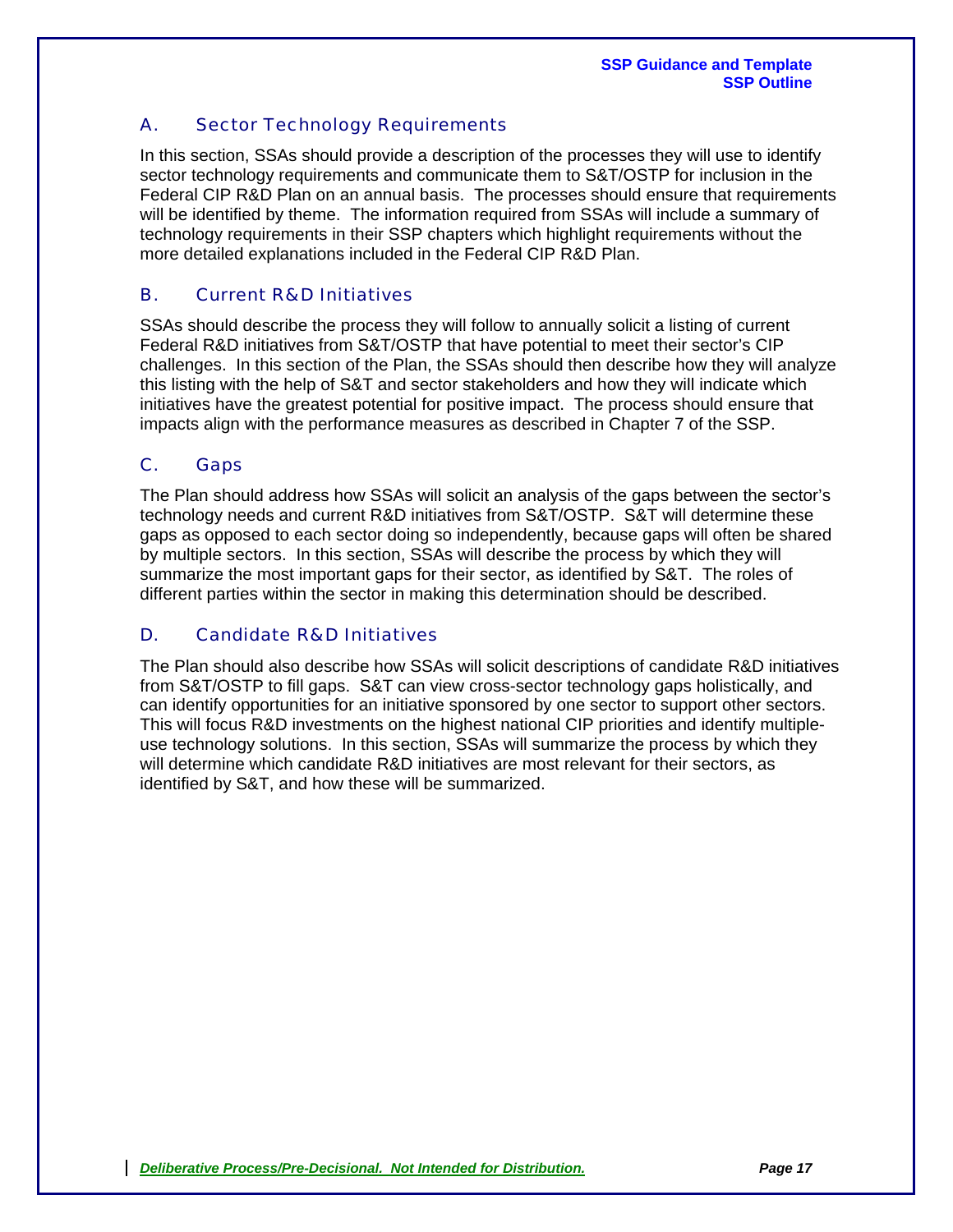#### **SSP Guidance and Template Next Steps**

This Page Intentionally Blank

**Deliberative Process/Pre-Decisional. Not Intended for Distribution.** Page 18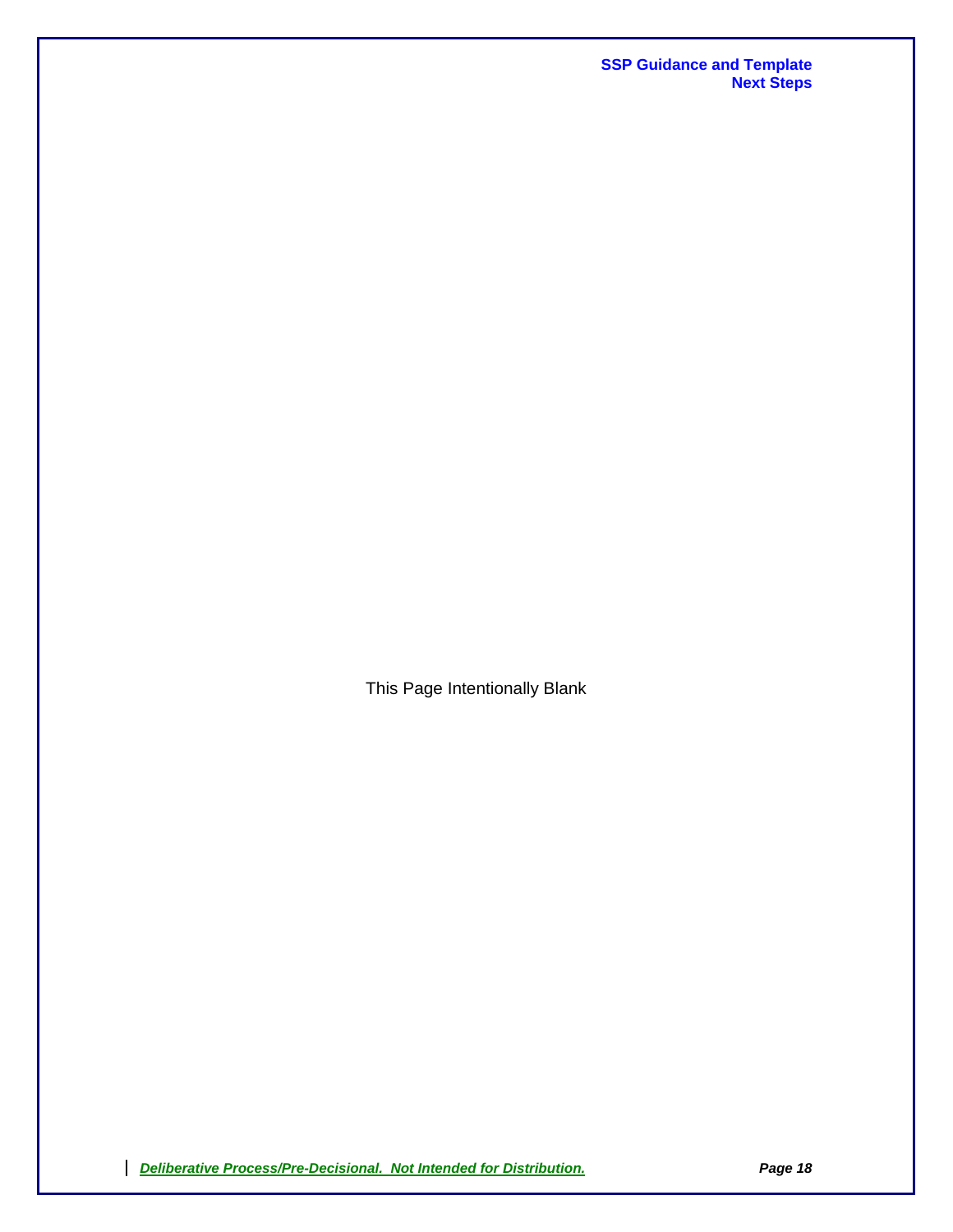# Next Steps

As the Interim Period progresses, DHS and the SSAs will work together, along with other Federal departments and agencies; state, local, and tribal entities; and the private sector to continue refining stakeholder roles and responsibilities. This will require frequent contact between the SSAs and DHS as key elements of the SSPs are developed. Particular attention should be given to processes such as stakeholder engagement, adoption of the risk management framework including the risk analysis process, and implementation of metrics within each sector. This will ensure that DHS and the SSAs are working in concert to align sector- and process-building activities across all 17 CI/KR sectors.

## Technical Assistance Sessions

To assist with the implementation of this Guidance for SSPs, DHS will host a series of Technical Assistance Sessions. These sessions will feature speakers from DHS, as well as other CIP experts, and will focus on topics that are relevant to the Interim Period. All sessions will be held on the Concourse Level at 1725 EYE Street, NW, Washington, DC 20006. The schedule of Technical Assistance Sessions is as follows:

**Session 1,** *Sector Security Goals and Outreach*  Wednesday, May 4, 2005

1:00-3:00

**Session 2,** *Asset Identification* Thursday, May 12, 2005 1:00-3:00

**Session 3, Risk:** *Threat-Based Assumption* Friday, May 20, 2005

1:00-3:00

**Session 4,** *Risk Assessment* Thursday, May 26, 2005 1:00-3:00

**Session 5,** *Cyber* Thursday, June 2, 2005 9:00-4:00 (*all day*)

**Session 6,** *Metrics and Reporting*  Wednesday, June 15, 2005

1:00-3:00

**Session 7,** *Resource Requirements* 

Thursday, June 30, 2005 1:00-3:00

**Session 8,** *R&D*  Thursday, July 14, 2005 1:00-3:00

**Session 9,** *TBD* Thursday, July 28, 2005 1:00-3:00

**Session 10,** *TBD* Thursday, August 11, 2005 1:00-3:00

*Note that after the Technical Assistance Sessions, DHS may coordinate with the SSAs to schedule individual sector meetings to discuss the session's topic area in greater detail as needed. Sessions are scheduled to run until 3pm, but discussion can continue as needed until 5pm.*